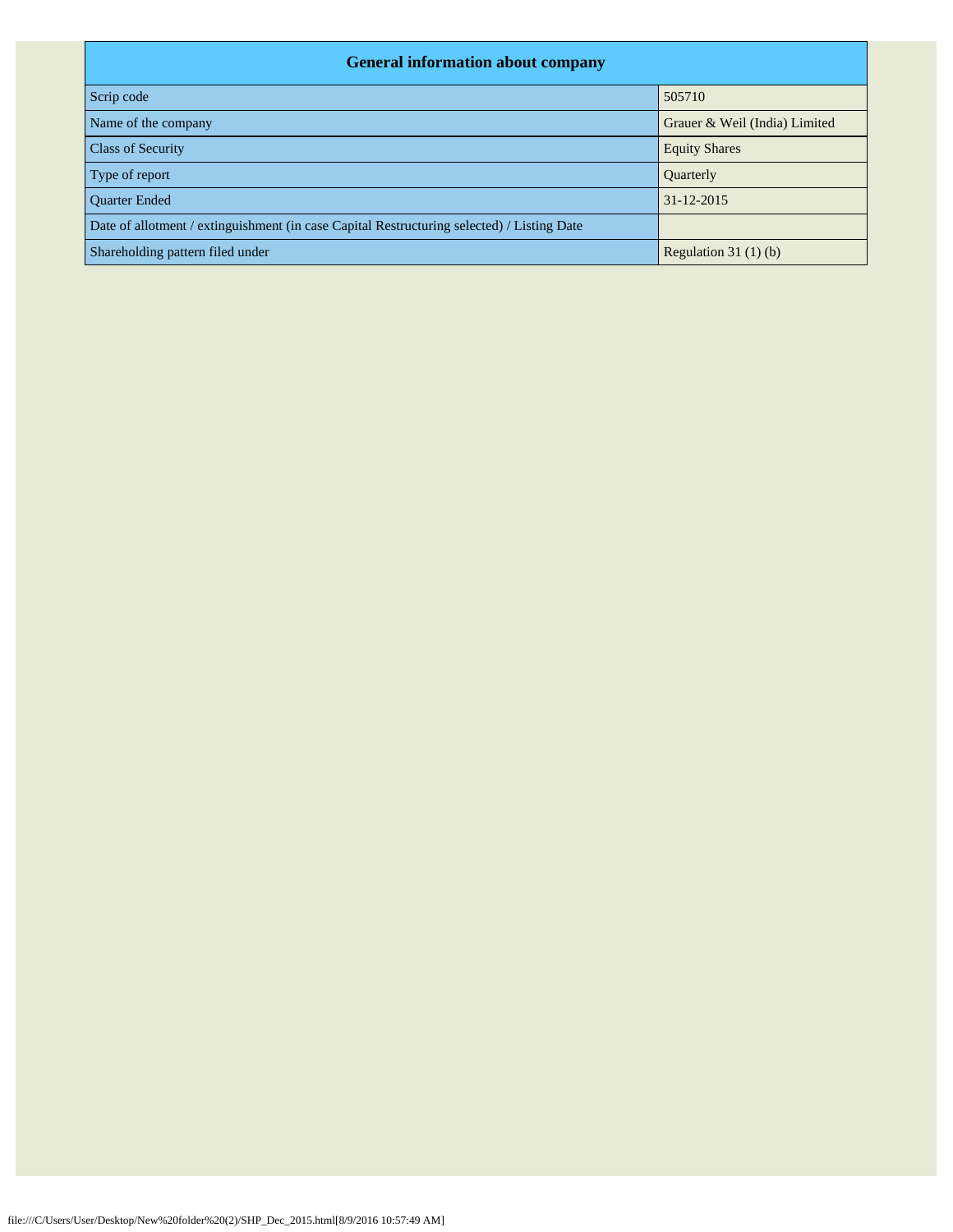| Sr. No.         | <b>Particular</b>                                                                      | Yes/No         |
|-----------------|----------------------------------------------------------------------------------------|----------------|
|                 | Whether the Listed Entity has issued any partly paid up shares?                        | N <sub>o</sub> |
| $\overline{2}$  | Whether the Listed Entity has issued any Convertible Securities?                       | N <sub>o</sub> |
| $\overline{3}$  | Whether the Listed Entity has issued any Warrants?                                     | N <sub>o</sub> |
| $\overline{4}$  | Whether the Listed Entity has any shares against which depository receipts are issued? | N <sub>o</sub> |
| 5               | Whether the Listed Entity has any shares in locked-in?                                 | N <sub>0</sub> |
| $\overline{6}$  | Whether any shares held by promoters are pledge or otherwise encumbered?               | N <sub>o</sub> |
| $7\phantom{.0}$ | Whether company has equity shares with differential voting rights                      | N <sub>o</sub> |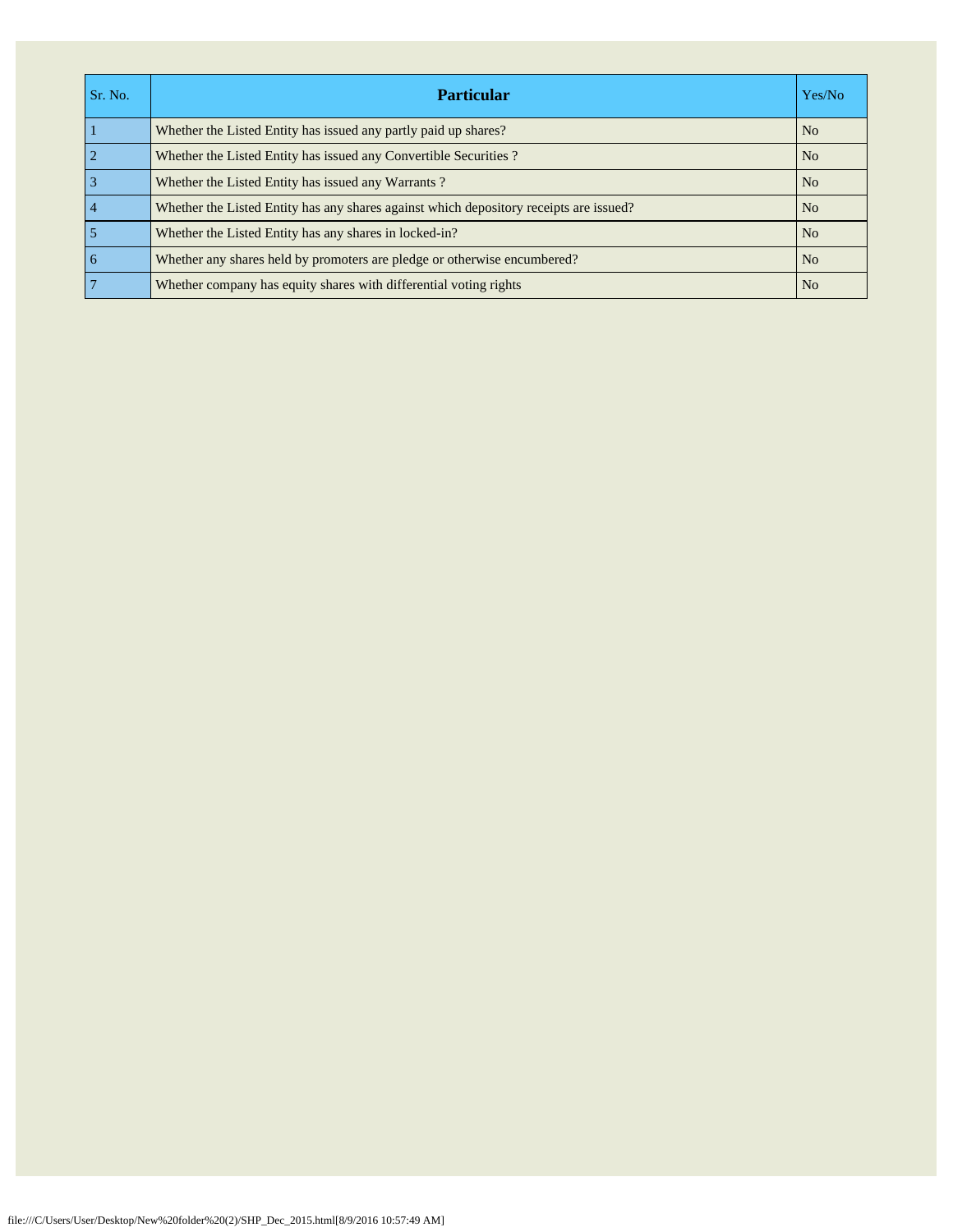|                                        | Table I - Summary Statement holding of specified securities |                        |                         |                                 |                                    |                                        |                                              |                                                             |                                     |               |       |                                                                  |  |
|----------------------------------------|-------------------------------------------------------------|------------------------|-------------------------|---------------------------------|------------------------------------|----------------------------------------|----------------------------------------------|-------------------------------------------------------------|-------------------------------------|---------------|-------|------------------------------------------------------------------|--|
|                                        | Category<br>Nos. Of<br>of<br>shareholder<br>(III)<br>(II)   | No. of<br>shareholders |                         | No.<br>Of                       | No. Of                             |                                        | Shareholding<br>as a % of total              | Number<br>of Voting                                         |                                     |               |       | Number of Voting Rights held<br>in each class of securities (IX) |  |
| Category<br>$\left( \mathrm{I}\right)$ |                                                             |                        | fully paid<br>up equity | Partly<br>paid-<br>up           | shares<br>underlying<br>Depository | Total nos.<br>shares held<br>$(VII) =$ | no. of shares<br>(calculated as<br>per SCRR, | Rights<br>held in<br>each class<br>of<br>securities<br>(IX) | No of Voting (XIV)<br><b>Rights</b> |               |       | Total as                                                         |  |
|                                        |                                                             |                        | shares held<br>(IV)     | equity<br>shares<br>held<br>(V) | Receipts<br>(VI)                   | $(IV)+(V)+$<br>(VI)                    | 1957) (VIII)<br>As a % of<br>$(A+B+C2)$      |                                                             | Class<br>eg: $X$                    | Class<br>eg:y | Total | a % of<br>$(A+B+C)$                                              |  |
| (A)                                    | Promoter<br>$\&$<br>Promoter<br>Group                       | 23                     | 156009509               |                                 |                                    | 156009509                              | 68.82                                        |                                                             |                                     |               |       |                                                                  |  |
| (B)                                    | Public                                                      | 16292                  | 70696241                |                                 |                                    | 70696241                               | 31.18                                        |                                                             |                                     |               |       |                                                                  |  |
| (C)                                    | Non<br>Promoter-<br>Non Public                              |                        |                         |                                 |                                    |                                        |                                              |                                                             |                                     |               |       |                                                                  |  |
| (C1)                                   | <b>Shares</b><br>underlying<br><b>DRs</b>                   |                        |                         |                                 |                                    |                                        |                                              |                                                             |                                     |               |       |                                                                  |  |
| (C2)                                   | Shares held<br>by<br>Employee<br><b>Trusts</b>              |                        |                         |                                 |                                    |                                        |                                              |                                                             |                                     |               |       |                                                                  |  |
|                                        | Total                                                       | 16315                  | 226705750               |                                 |                                    | 226705750                              |                                              |                                                             |                                     |               |       |                                                                  |  |

Г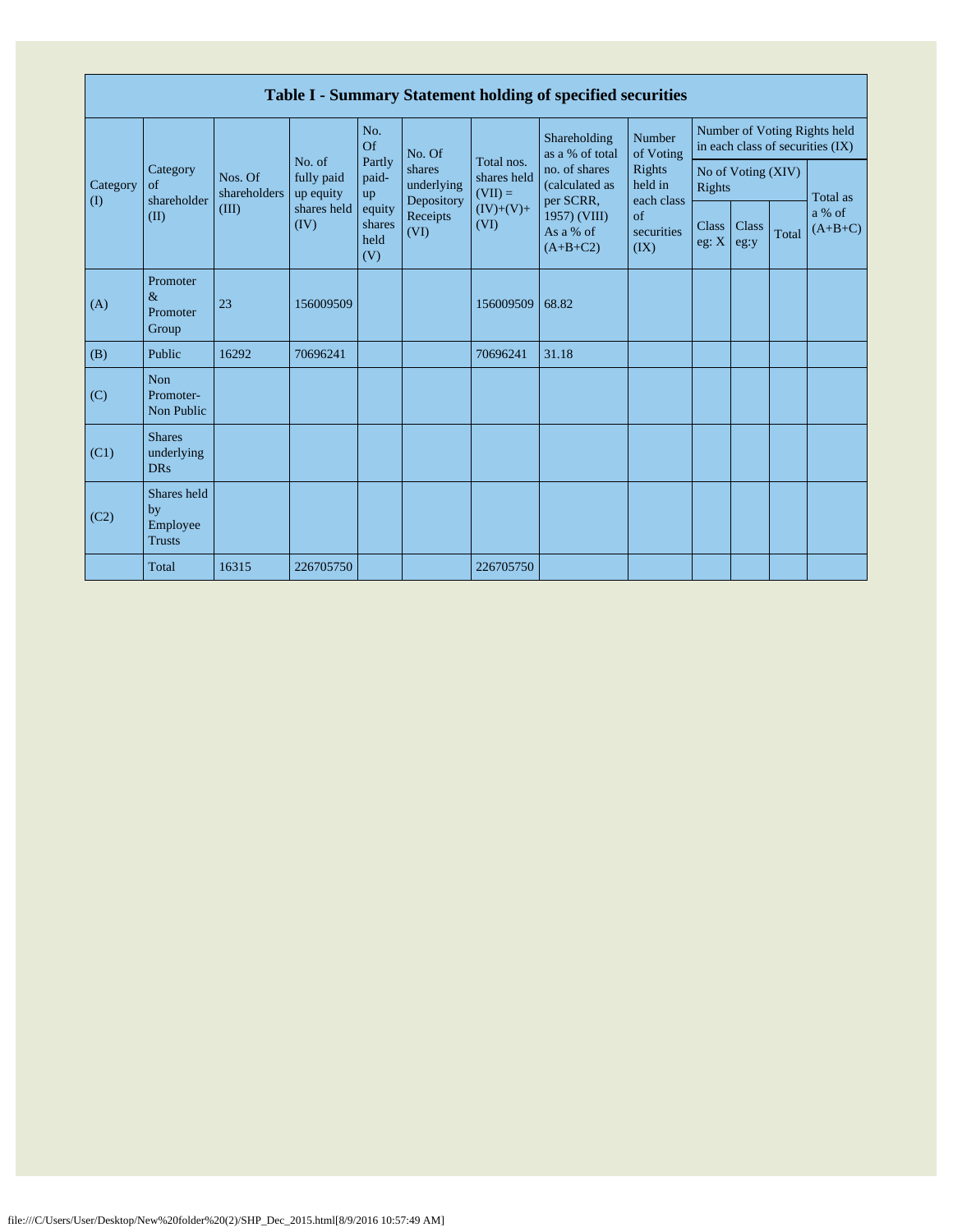|                               | Table I - Summary Statement holding of specified securities |                                                                                          |                               |                                                                                                               |                                                                                              |                                        |                                                    |                                                                               |                                                         |                                       |  |  |  |
|-------------------------------|-------------------------------------------------------------|------------------------------------------------------------------------------------------|-------------------------------|---------------------------------------------------------------------------------------------------------------|----------------------------------------------------------------------------------------------|----------------------------------------|----------------------------------------------------|-------------------------------------------------------------------------------|---------------------------------------------------------|---------------------------------------|--|--|--|
| Category<br>$\textcircled{1}$ | Category<br>of<br>shareholder<br>(II)                       | No. Of<br><b>Shares</b><br>Underlying<br>Outstanding<br>convertible<br>securities<br>(X) | No. Of<br>Warrants<br>$(X_i)$ | No. Of Shares<br>Underlying<br>Outstanding<br>convertible<br>securities and<br>No. Of<br>Warrants (Xi)<br>(a) | Shareholding, as a %<br>assuming full conversion<br>of convertible securities (              | Number of<br>Locked in<br>shares (XII) |                                                    | Number of<br><b>Shares</b><br>pledged or<br>otherwise<br>encumbered<br>(XIII) |                                                         | Number of<br>equity shares<br>held in |  |  |  |
|                               |                                                             |                                                                                          |                               |                                                                                                               | as a percentage of diluted<br>share capital) $(XI)$ =<br>$(VII)+(X)$ As a % of<br>$(A+B+C2)$ | No.<br>(a)                             | As a<br>$%$ of<br>total<br>Shares  <br>held<br>(b) | No.<br>(a)                                                                    | As a<br>$%$ of<br>total<br><b>Shares</b><br>held<br>(b) | dematerialized<br>form $(XIV)$        |  |  |  |
| (A)                           | Promoter<br>$\&$<br>Promoter<br>Group                       |                                                                                          |                               |                                                                                                               | 68.82                                                                                        |                                        |                                                    |                                                                               |                                                         | 156009509                             |  |  |  |
| (B)                           | Public                                                      |                                                                                          |                               |                                                                                                               | 31.18                                                                                        |                                        |                                                    |                                                                               |                                                         | 63409771                              |  |  |  |
| (C)                           | <b>Non</b><br>Promoter-<br>Non Public                       |                                                                                          |                               |                                                                                                               |                                                                                              |                                        |                                                    |                                                                               |                                                         |                                       |  |  |  |
| (C1)                          | <b>Shares</b><br>underlying<br><b>DRs</b>                   |                                                                                          |                               |                                                                                                               |                                                                                              |                                        |                                                    |                                                                               |                                                         |                                       |  |  |  |
| (C2)                          | Shares held<br>by<br>Employee<br><b>Trusts</b>              |                                                                                          |                               |                                                                                                               |                                                                                              |                                        |                                                    |                                                                               |                                                         |                                       |  |  |  |
|                               | Total                                                       |                                                                                          |                               |                                                                                                               |                                                                                              |                                        |                                                    |                                                                               |                                                         | 219419280                             |  |  |  |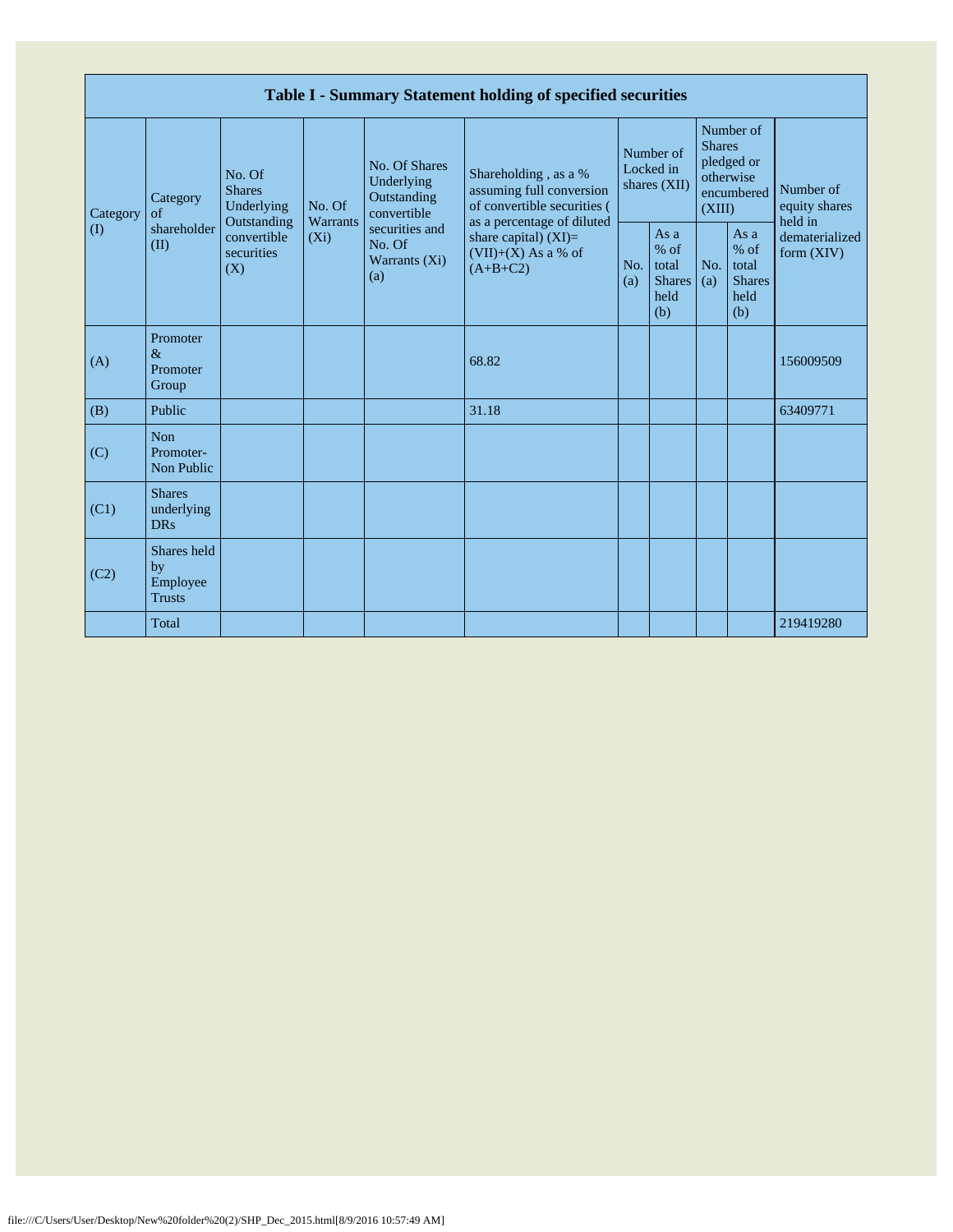| Table II - Statement showing shareholding pattern of the Promoter and Promoter Group    |                                                                                                                     |                                  |                                        |                       |                                    |                                         |                                          |                  |                                          |                         |                                 |  |
|-----------------------------------------------------------------------------------------|---------------------------------------------------------------------------------------------------------------------|----------------------------------|----------------------------------------|-----------------------|------------------------------------|-----------------------------------------|------------------------------------------|------------------|------------------------------------------|-------------------------|---------------------------------|--|
|                                                                                         |                                                                                                                     |                                  | No. of                                 | No. Of<br>Partly      | No. Of                             | Total nos.                              | Shareholding as<br>a % of total no.      |                  | held in each class of<br>securities (IX) | Number of Voting Rights |                                 |  |
| Sr.                                                                                     | Category & Name<br>of the Shareholders<br>$\rm(D)$                                                                  | Nos. Of<br>shareholders<br>(III) | fully paid<br>up equity<br>shares held | paid-<br>up<br>equity | shares<br>underlying<br>Depository | shares held<br>$(VII) =$<br>$(IV)+(V)+$ | of shares<br>(calculated as<br>per SCRR, | <b>Rights</b>    | No of Voting (XIV)                       |                         | Total<br>as a %                 |  |
|                                                                                         |                                                                                                                     |                                  | (IV)                                   | shares<br>held<br>(V) | Receipts<br>(VI)                   | (VI)                                    | 1957) (VIII) As<br>a % of<br>$(A+B+C2)$  | Class<br>eg: $X$ | Class<br>eg:y                            | Total                   | of<br>Total<br>Voting<br>rights |  |
| $\mathbf{A}$                                                                            | Table II - Statement showing shareholding pattern of the Promoter and Promoter Group                                |                                  |                                        |                       |                                    |                                         |                                          |                  |                                          |                         |                                 |  |
| (1)                                                                                     | Indian                                                                                                              |                                  |                                        |                       |                                    |                                         |                                          |                  |                                          |                         |                                 |  |
| (a)                                                                                     | Individuals/Hindu<br>undivided Family                                                                               | 14                               | 66222959                               |                       |                                    | 66222959                                | 29.21                                    |                  |                                          |                         |                                 |  |
| (d)                                                                                     | Any Other<br>(specify)                                                                                              | 9                                | 89786550                               |                       |                                    | 89786550                                | 39.6                                     |                  |                                          |                         |                                 |  |
| Sub-Total (A)<br>(1)                                                                    |                                                                                                                     | 23                               | 156009509                              |                       |                                    | 156009509                               | 68.82                                    |                  |                                          |                         |                                 |  |
| (2)                                                                                     | Foreign                                                                                                             |                                  |                                        |                       |                                    |                                         |                                          |                  |                                          |                         |                                 |  |
| Total<br>Shareholding<br>of Promoter<br>and Promoter<br>Group $(A)=$<br>$(A)(1)+(A)(2)$ |                                                                                                                     | 23                               | 156009509                              |                       |                                    | 156009509                               | 68.82                                    |                  |                                          |                         |                                 |  |
| B                                                                                       | Table III - Statement showing shareholding pattern of the Public shareholder                                        |                                  |                                        |                       |                                    |                                         |                                          |                  |                                          |                         |                                 |  |
| (1)                                                                                     | <b>Institutions</b>                                                                                                 |                                  |                                        |                       |                                    |                                         |                                          |                  |                                          |                         |                                 |  |
| (a)                                                                                     | <b>Mutual Funds</b>                                                                                                 | $\sqrt{3}$                       | 20620                                  |                       |                                    | 20620                                   | 0.01                                     |                  |                                          |                         |                                 |  |
| (f)                                                                                     | Financial<br><b>Institutions/Banks</b>                                                                              | $\mathfrak s$                    | 19500                                  |                       |                                    | 19500                                   | 0.01                                     |                  |                                          |                         |                                 |  |
| Sub-Total (B)<br>(1)                                                                    |                                                                                                                     | $\bf 8$                          | 40120                                  |                       |                                    | 40120                                   | 0.02                                     |                  |                                          |                         |                                 |  |
| (3)                                                                                     | Non-institutions                                                                                                    |                                  |                                        |                       |                                    |                                         |                                          |                  |                                          |                         |                                 |  |
| (a(i))                                                                                  | Individuals -<br>i Individual<br>shareholders<br>holding nominal<br>share capital up to<br>Rs. 2 lakhs.             | 15145                            | 48868926                               |                       |                                    | 48868926                                | 21.56                                    |                  |                                          |                         |                                 |  |
| (a(ii))                                                                                 | Individuals - ii.<br>Individual<br>shareholders<br>holding nominal<br>share capital in<br>excess of Rs. 2<br>lakhs. | 15                               | 5809383                                |                       |                                    | 5809383                                 | 2.56                                     |                  |                                          |                         |                                 |  |
| (e)                                                                                     | Any Other<br>(specify)                                                                                              | 1124                             | 15977812                               |                       |                                    | 15977812                                | 7.05                                     |                  |                                          |                         |                                 |  |
| Sub-Total (B)<br>(3)                                                                    |                                                                                                                     | 16284                            | 70656121                               |                       |                                    | 70656121                                | 31.17                                    |                  |                                          |                         |                                 |  |
| <b>Total Public</b><br>Shareholding<br>$(B)=(B)(1)+$<br>$(B)(2)+(B)(3)$                 |                                                                                                                     | 16292                            | 70696241                               |                       |                                    | 70696241                                | 31.18                                    |                  |                                          |                         |                                 |  |
| ${\bf C}$                                                                               | Table IV - Statement showing shareholding pattern of the Non Promoter- Non Public shareholder                       |                                  |                                        |                       |                                    |                                         |                                          |                  |                                          |                         |                                 |  |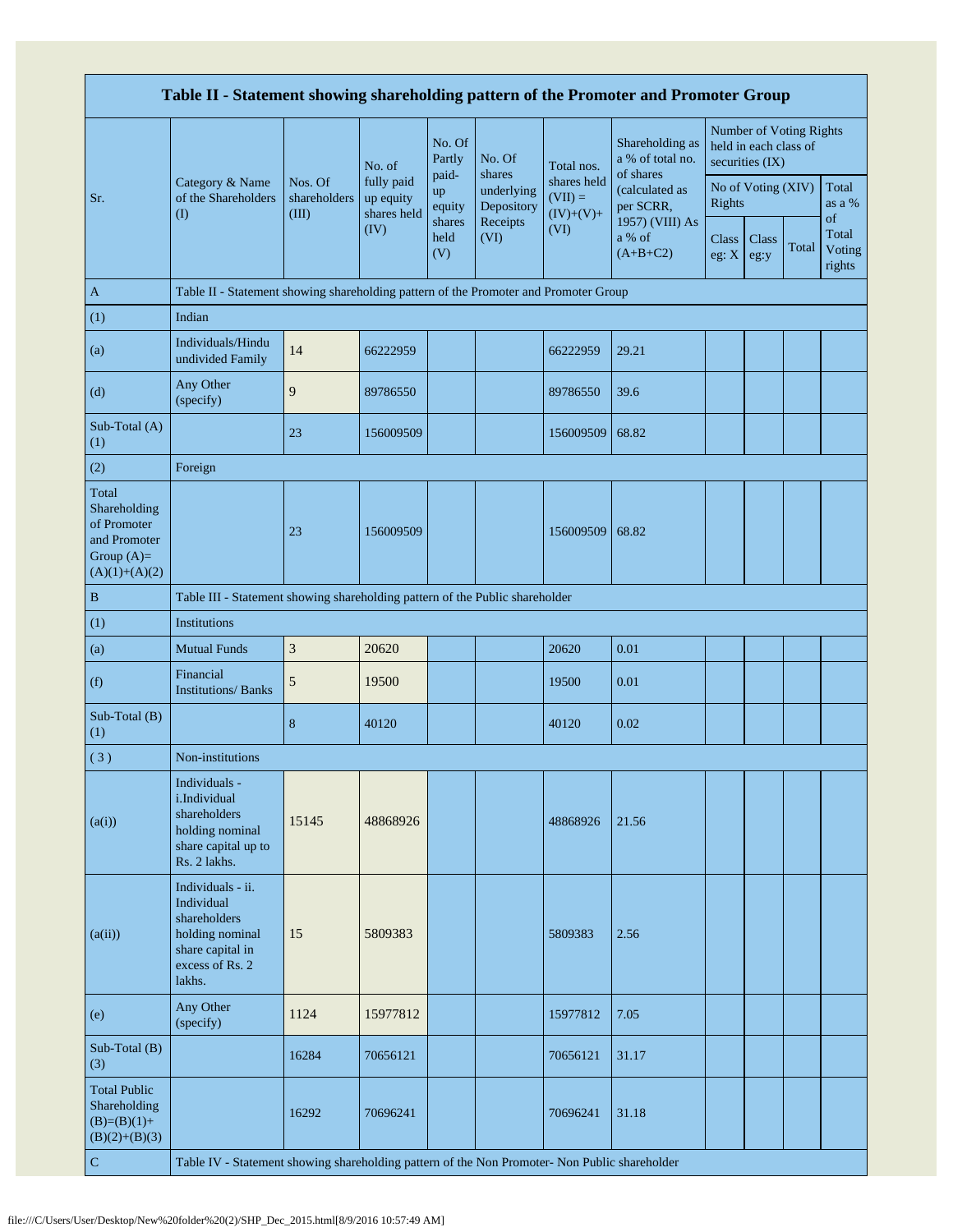| Total (<br>$A+B+C2$ ) | 16315 | 226705750 |  | 226705750   100 |  |  |  |
|-----------------------|-------|-----------|--|-----------------|--|--|--|
| Total<br>$(A+B+C)$    | 16315 | 226705750 |  | 226705750       |  |  |  |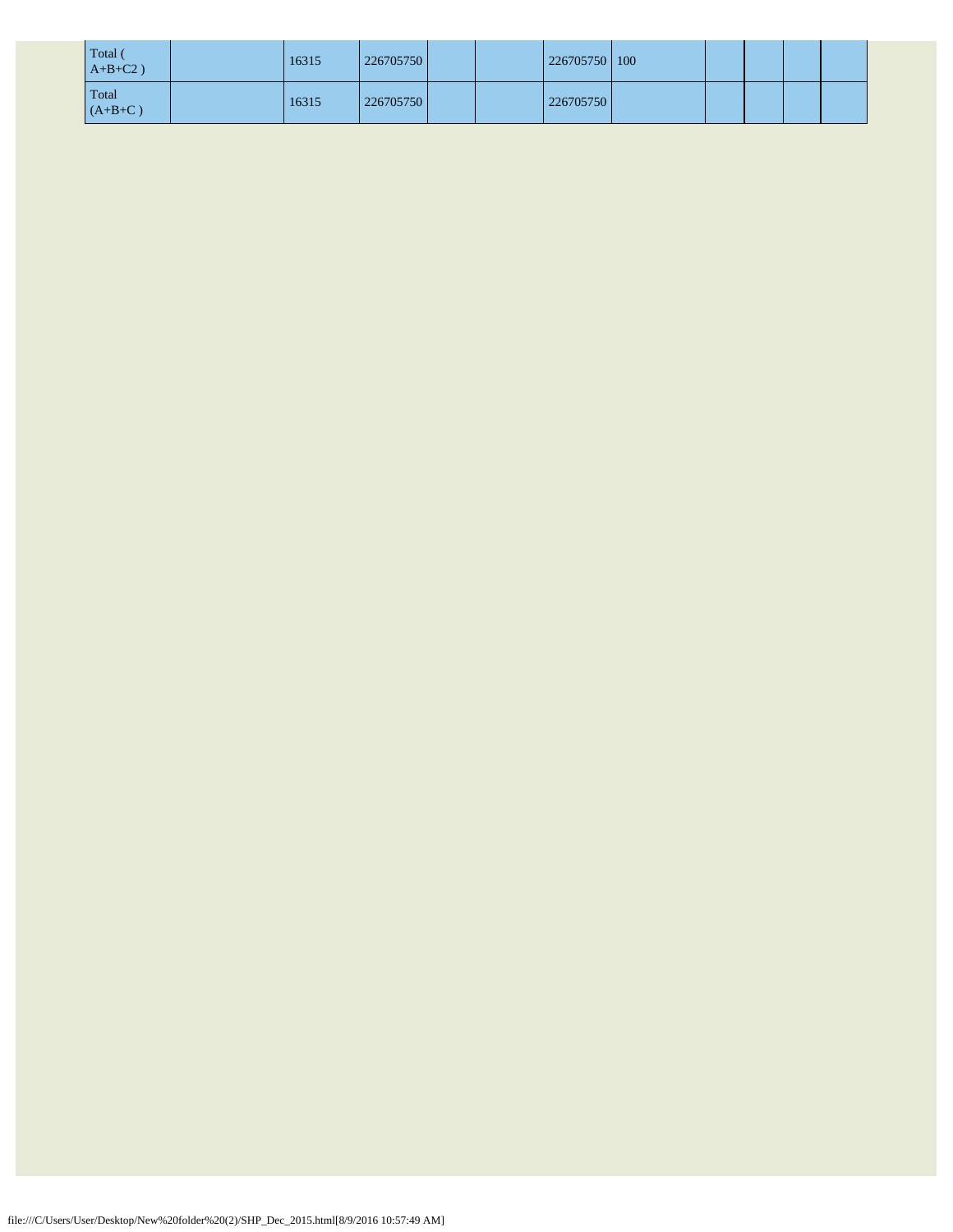| Table II - Statement showing shareholding pattern of the Promoter and Promoter Group    |                                                                                               |                            |                                                              |                                                                                      |                                        |                                                       |                                                                               |                                                         |                                           |  |  |
|-----------------------------------------------------------------------------------------|-----------------------------------------------------------------------------------------------|----------------------------|--------------------------------------------------------------|--------------------------------------------------------------------------------------|----------------------------------------|-------------------------------------------------------|-------------------------------------------------------------------------------|---------------------------------------------------------|-------------------------------------------|--|--|
|                                                                                         | No. Of<br><b>Shares</b><br>Underlying                                                         | No. Of                     | No. Of Shares<br>Underlying<br>Outstanding                   | Shareholding, as a %<br>assuming full conversion of<br>convertible securities (as a  | Number of<br>Locked in<br>shares (XII) |                                                       | Number of<br><b>Shares</b><br>pledged or<br>otherwise<br>encumbered<br>(XIII) |                                                         | Number of<br>equity shares                |  |  |
| Sr.                                                                                     | Outstanding<br>convertible<br>securities $(X)$                                                | <b>Warrants</b><br>$(X_i)$ | convertible<br>securities and No.<br>Of Warrants (Xi)<br>(a) | percentage of diluted share<br>capital) (XI)= $(VII)+(X)$ As a<br>% of $(A+B+C2)$    | No.<br>(a)                             | As a<br>% of<br>total<br><b>Shares</b><br>held<br>(b) | No.<br>(a)                                                                    | As a<br>$%$ of<br>total<br><b>Shares</b><br>held<br>(b) | held in<br>dematerialized<br>form $(XIV)$ |  |  |
| A                                                                                       |                                                                                               |                            |                                                              | Table II - Statement showing shareholding pattern of the Promoter and Promoter Group |                                        |                                                       |                                                                               |                                                         |                                           |  |  |
| (1)                                                                                     | Indian                                                                                        |                            |                                                              |                                                                                      |                                        |                                                       |                                                                               |                                                         |                                           |  |  |
| (a)                                                                                     |                                                                                               |                            |                                                              | 29.21                                                                                |                                        |                                                       |                                                                               |                                                         | 66222959                                  |  |  |
| (d)                                                                                     |                                                                                               |                            |                                                              | 39.6                                                                                 |                                        |                                                       |                                                                               |                                                         | 89786550                                  |  |  |
| Sub-Total (A)<br>(1)                                                                    |                                                                                               |                            |                                                              | 68.82                                                                                |                                        |                                                       |                                                                               |                                                         | 156009509                                 |  |  |
| (2)                                                                                     | Foreign                                                                                       |                            |                                                              |                                                                                      |                                        |                                                       |                                                                               |                                                         |                                           |  |  |
| Total<br>Shareholding<br>of Promoter<br>and Promoter<br>Group $(A)=(A)$<br>$(1)+(A)(2)$ |                                                                                               |                            |                                                              | 68.82                                                                                |                                        |                                                       |                                                                               |                                                         | 156009509                                 |  |  |
| $\, {\bf B}$                                                                            |                                                                                               |                            |                                                              | Table III - Statement showing shareholding pattern of the Public shareholder         |                                        |                                                       |                                                                               |                                                         |                                           |  |  |
| (1)                                                                                     | Institutions                                                                                  |                            |                                                              |                                                                                      |                                        |                                                       |                                                                               |                                                         |                                           |  |  |
| (a)                                                                                     |                                                                                               |                            |                                                              | 0.01                                                                                 |                                        |                                                       |                                                                               |                                                         | 8870                                      |  |  |
| (f)                                                                                     |                                                                                               |                            |                                                              | 0.01                                                                                 |                                        |                                                       |                                                                               |                                                         | 9250                                      |  |  |
| Sub-Total (B)<br>(1)                                                                    |                                                                                               |                            |                                                              | 0.02                                                                                 |                                        |                                                       |                                                                               |                                                         | 18120                                     |  |  |
| (3)                                                                                     | Non-institutions                                                                              |                            |                                                              |                                                                                      |                                        |                                                       |                                                                               |                                                         |                                           |  |  |
| (a(i))                                                                                  |                                                                                               |                            |                                                              | 21.56                                                                                |                                        |                                                       |                                                                               |                                                         | 42226446                                  |  |  |
| (a(ii))                                                                                 |                                                                                               |                            |                                                              | 2.56                                                                                 |                                        |                                                       |                                                                               |                                                         | 5809383                                   |  |  |
| (e)                                                                                     |                                                                                               |                            |                                                              | 7.05                                                                                 |                                        |                                                       |                                                                               |                                                         | 15355822                                  |  |  |
| Sub-Total (B)<br>(3)                                                                    |                                                                                               |                            |                                                              | 31.17                                                                                |                                        |                                                       |                                                                               |                                                         | 63391651                                  |  |  |
| <b>Total Public</b><br>Shareholding<br>$(B)=(B)(1)+$<br>$(B)(2)+(B)(3)$                 |                                                                                               |                            |                                                              | 31.18                                                                                |                                        |                                                       |                                                                               |                                                         | 63409771                                  |  |  |
| ${\bf C}$                                                                               | Table IV - Statement showing shareholding pattern of the Non Promoter- Non Public shareholder |                            |                                                              |                                                                                      |                                        |                                                       |                                                                               |                                                         |                                           |  |  |
| Total (<br>$A+B+C2$ )                                                                   |                                                                                               |                            |                                                              | 100                                                                                  |                                        |                                                       |                                                                               |                                                         | 219419280                                 |  |  |
| Total $(A+B+C)$                                                                         |                                                                                               |                            |                                                              |                                                                                      |                                        |                                                       |                                                                               |                                                         | 219419280                                 |  |  |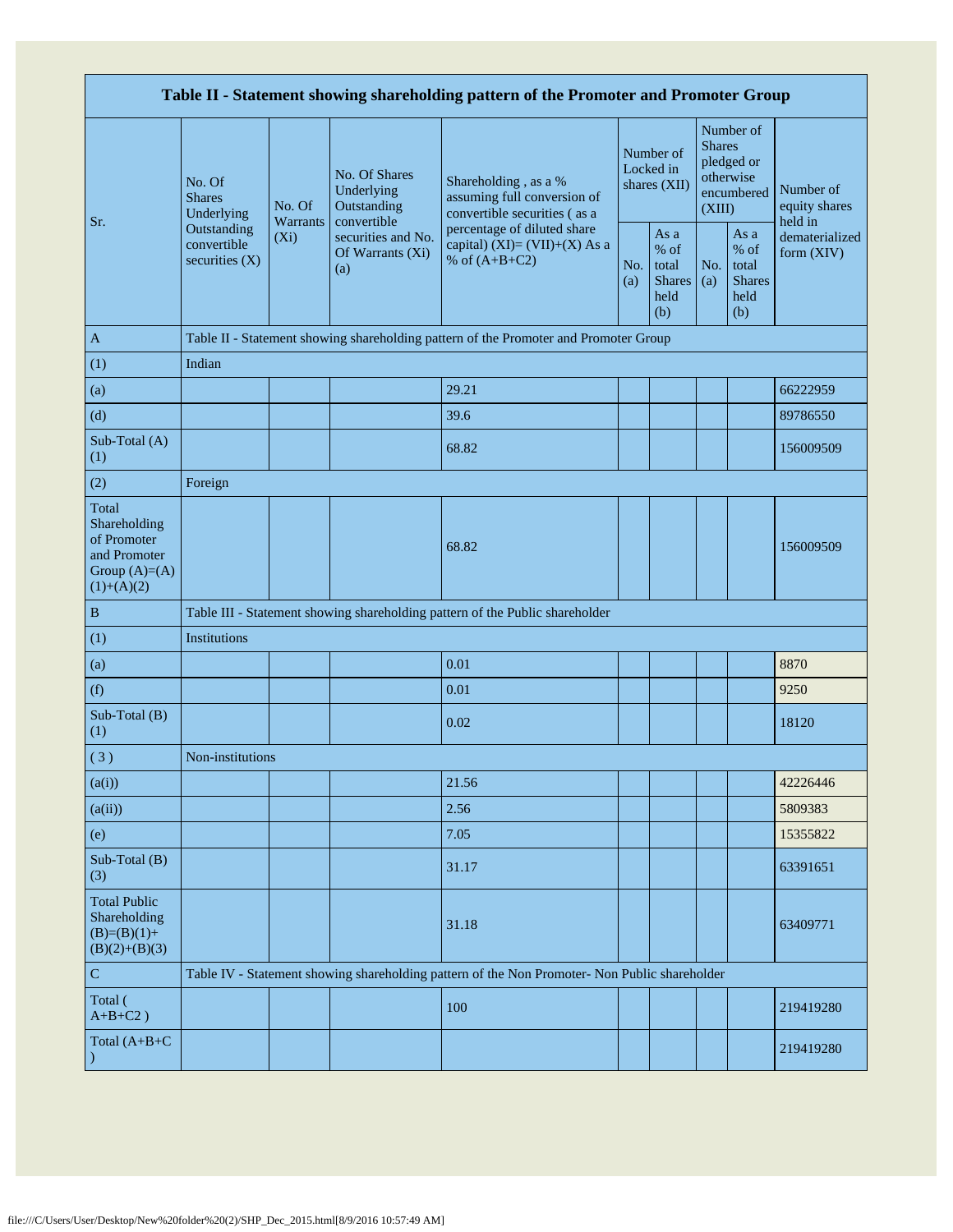| <b>Individuals/Hindu undivided Family</b>                                                                                                                                                          |                                   |                                                               |                         |                            |              |                         |                                    |  |  |  |  |  |
|----------------------------------------------------------------------------------------------------------------------------------------------------------------------------------------------------|-----------------------------------|---------------------------------------------------------------|-------------------------|----------------------------|--------------|-------------------------|------------------------------------|--|--|--|--|--|
| Searial No.                                                                                                                                                                                        | $\mathbf{1}$                      | $\overline{c}$                                                | $\overline{\mathbf{3}}$ | $\overline{4}$             | 5            | 6                       | $\overline{7}$                     |  |  |  |  |  |
| Name of the<br>Shareholders (I)                                                                                                                                                                    | Umeshkumar<br><b>Nandlal More</b> | Niraj Kumar<br>More                                           | Premlata More           | Aman<br>Nirajkumar<br>More | Pallavi More | Niraj Kumar<br>More Huf | Rameshkumar<br>Radhakishan<br>More |  |  |  |  |  |
| PAN(II)                                                                                                                                                                                            | AACPM6443R                        | AADPM7225Q                                                    | AANPM5792L              | CNYPM7177D                 | AEDPM0567P   | AAAHN2180A              | AADPM7235N                         |  |  |  |  |  |
| No. of fully paid<br>up equity shares<br>held (IV)                                                                                                                                                 | 22805999                          | 22687726                                                      | 12724455                | 4654500                    | 3149409      | 173650                  | 21600                              |  |  |  |  |  |
| No. Of Partly<br>paid-up equity<br>shares held (V)                                                                                                                                                 |                                   |                                                               |                         |                            |              |                         |                                    |  |  |  |  |  |
| No. Of shares<br>underlying<br>Depository<br>Receipts (VI)                                                                                                                                         |                                   |                                                               |                         |                            |              |                         |                                    |  |  |  |  |  |
| Total nos. shares<br>$\text{held (VII)} =$<br>$(IV)+(V)+(VI)$                                                                                                                                      | 22805999                          | 22687726                                                      | 12724455                | 4654500                    | 3149409      | 173650                  | 21600                              |  |  |  |  |  |
| Shareholding as a<br>% of total no. of<br>shares (calculated<br>as per SCRR,<br>1957) (VIII) As a<br>% of $(A+B+C2)$                                                                               | 10.06                             | 10.01                                                         | 5.61                    | 2.05                       | 1.39         | 0.08                    | 0.01                               |  |  |  |  |  |
|                                                                                                                                                                                                    |                                   | Number of Voting Rights held in each class of securities (IX) |                         |                            |              |                         |                                    |  |  |  |  |  |
| Class eg:X                                                                                                                                                                                         |                                   |                                                               |                         |                            |              |                         |                                    |  |  |  |  |  |
| Class eg:y                                                                                                                                                                                         |                                   |                                                               |                         |                            |              |                         |                                    |  |  |  |  |  |
| Total                                                                                                                                                                                              |                                   |                                                               |                         |                            |              |                         |                                    |  |  |  |  |  |
| Total as a % of<br><b>Total Voting</b><br>rights                                                                                                                                                   |                                   |                                                               |                         |                            |              |                         |                                    |  |  |  |  |  |
| No. Of Shares<br>Underlying<br>Outstanding<br>convertible<br>securities (X)                                                                                                                        |                                   |                                                               |                         |                            |              |                         |                                    |  |  |  |  |  |
| No. Of Warrants<br>$(X_i)$                                                                                                                                                                         |                                   |                                                               |                         |                            |              |                         |                                    |  |  |  |  |  |
| No. Of Shares<br>Underlying<br>Outstanding<br>convertible<br>securities and<br>No. Of Warrants<br>(Xi)(a)                                                                                          |                                   |                                                               |                         |                            |              |                         |                                    |  |  |  |  |  |
| Shareholding, as<br>a % assuming<br>full conversion of<br>convertible<br>securities (as a<br>percentage of<br>diluted share<br>capital) (XI)=<br>$(VII)+(Xi)(a) As$<br>$\rm{a}$ % of<br>$(A+B+C2)$ | 10.06                             | 10.01                                                         | 5.61                    | 2.05                       | 1.39         | 0.08                    | 0.01                               |  |  |  |  |  |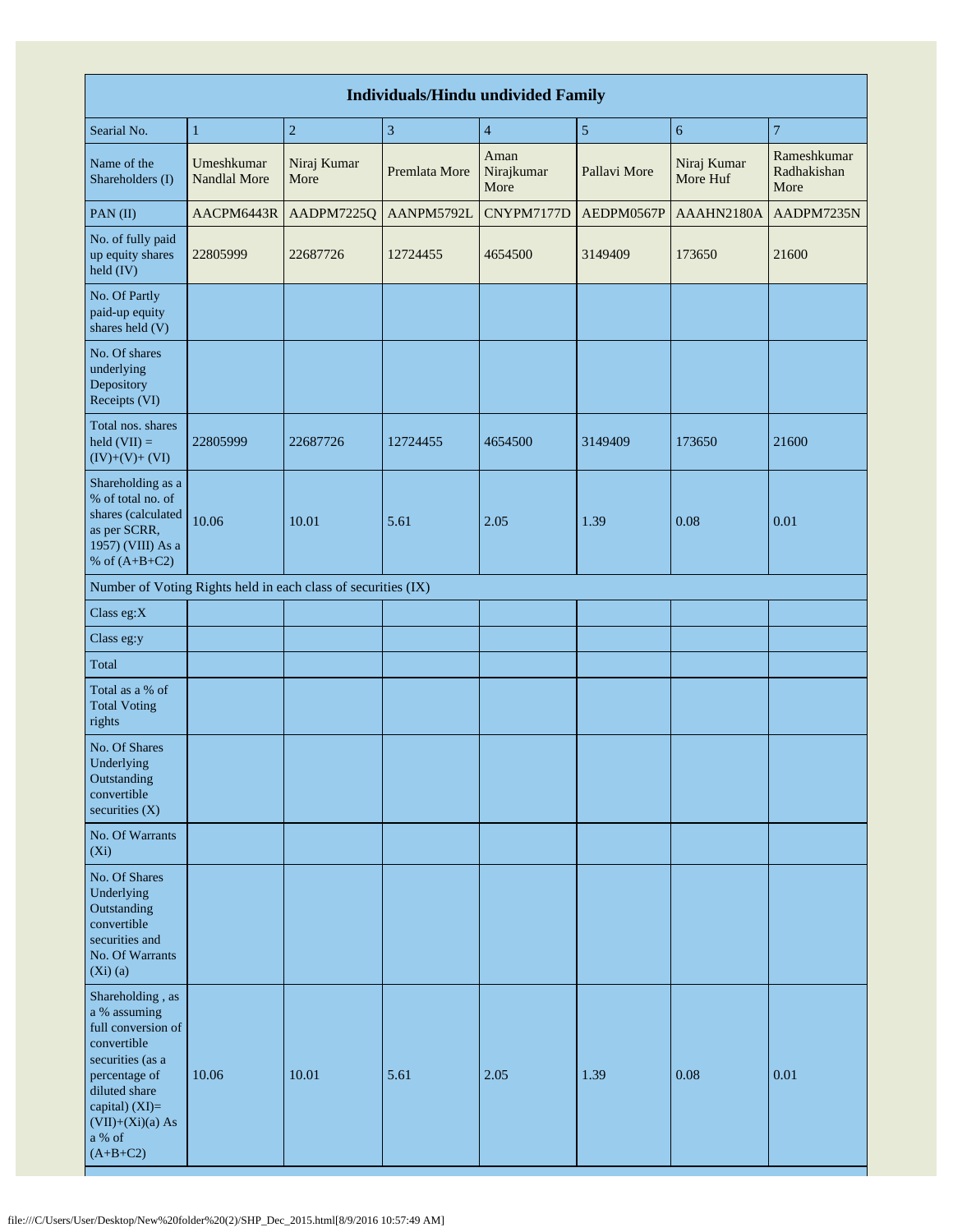| Number of Locked in shares (XII)                                     |          |          |          |         |         |        |       |  |  |  |  |
|----------------------------------------------------------------------|----------|----------|----------|---------|---------|--------|-------|--|--|--|--|
| No. $(a)$                                                            |          |          |          |         |         |        |       |  |  |  |  |
| As a % of total<br>Shares held (b)                                   |          |          |          |         |         |        |       |  |  |  |  |
| Number of Shares pledged or otherwise encumbered (XIII)              |          |          |          |         |         |        |       |  |  |  |  |
| No. $(a)$                                                            |          |          |          |         |         |        |       |  |  |  |  |
| As a % of total<br>Shares held (b)                                   |          |          |          |         |         |        |       |  |  |  |  |
| Number of equity<br>shares held in<br>dematerialized<br>form $(XIV)$ | 22805999 | 22687726 | 12724455 | 4654500 | 3149409 | 173650 | 21600 |  |  |  |  |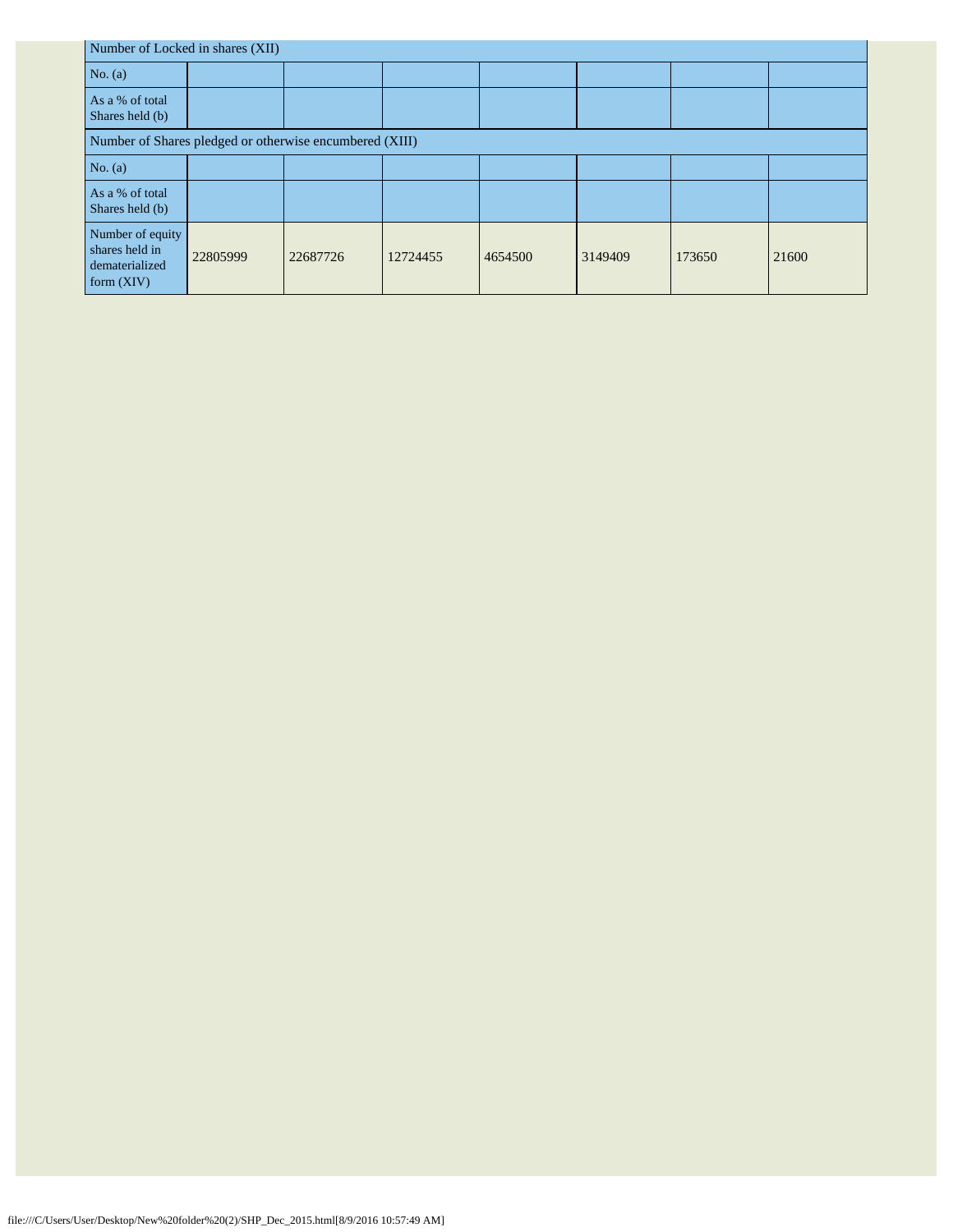| <b>Individuals/Hindu undivided Family</b>                                                                                                                                                |                                                               |                  |          |  |  |  |  |  |  |  |  |
|------------------------------------------------------------------------------------------------------------------------------------------------------------------------------------------|---------------------------------------------------------------|------------------|----------|--|--|--|--|--|--|--|--|
| Searial No.                                                                                                                                                                              | $\boldsymbol{8}$                                              | 9                |          |  |  |  |  |  |  |  |  |
| Name of the<br>Shareholders (I)                                                                                                                                                          | <b>Vinod R Haritwal</b>                                       | Neeraj Garg      |          |  |  |  |  |  |  |  |  |
| PAN(II)                                                                                                                                                                                  | AAAPH0577K                                                    | AAQPG0191A       | Total    |  |  |  |  |  |  |  |  |
| No. of fully paid<br>up equity shares<br>held (IV)                                                                                                                                       | 3120                                                          | 2500             | 66222959 |  |  |  |  |  |  |  |  |
| No. Of Partly paid-<br>up equity shares<br>held (V)                                                                                                                                      |                                                               |                  |          |  |  |  |  |  |  |  |  |
| No. Of shares<br>underlying<br>Depository<br>Receipts (VI)                                                                                                                               |                                                               |                  |          |  |  |  |  |  |  |  |  |
| Total nos. shares<br>held $(VII) = (IV) +$<br>$(V)+(VI)$                                                                                                                                 | 3120                                                          | 2500             | 66222959 |  |  |  |  |  |  |  |  |
| Shareholding as a<br>% of total no. of<br>shares (calculated<br>as per SCRR,<br>1957) (VIII) As a<br>% of $(A+B+C2)$                                                                     | $\mathbf{0}$                                                  | $\boldsymbol{0}$ | 29.21    |  |  |  |  |  |  |  |  |
|                                                                                                                                                                                          | Number of Voting Rights held in each class of securities (IX) |                  |          |  |  |  |  |  |  |  |  |
| Class eg:X                                                                                                                                                                               |                                                               |                  |          |  |  |  |  |  |  |  |  |
| Class eg:y                                                                                                                                                                               |                                                               |                  |          |  |  |  |  |  |  |  |  |
| Total                                                                                                                                                                                    |                                                               |                  |          |  |  |  |  |  |  |  |  |
| Total as a % of<br><b>Total Voting rights</b>                                                                                                                                            |                                                               |                  |          |  |  |  |  |  |  |  |  |
| No. Of Shares<br>Underlying<br>Outstanding<br>convertible<br>securities $(X)$                                                                                                            |                                                               |                  |          |  |  |  |  |  |  |  |  |
| No. Of Warrants<br>$(X_i)$                                                                                                                                                               |                                                               |                  |          |  |  |  |  |  |  |  |  |
| No. Of Shares<br>Underlying<br>Outstanding<br>convertible<br>securities and No.<br>Of Warrants (Xi)<br>(a)                                                                               |                                                               |                  |          |  |  |  |  |  |  |  |  |
| Shareholding, as a<br>% assuming full<br>conversion of<br>convertible<br>securities (as a<br>percentage of<br>diluted share<br>capital) (XI)=<br>$(VII)+(Xi)(a)$ As a<br>% of $(A+B+C2)$ | $\mathbf{0}$                                                  | $\bf{0}$         | 29.21    |  |  |  |  |  |  |  |  |
| Number of Locked in shares (XII)                                                                                                                                                         |                                                               |                  |          |  |  |  |  |  |  |  |  |
| No. $(a)$                                                                                                                                                                                |                                                               |                  |          |  |  |  |  |  |  |  |  |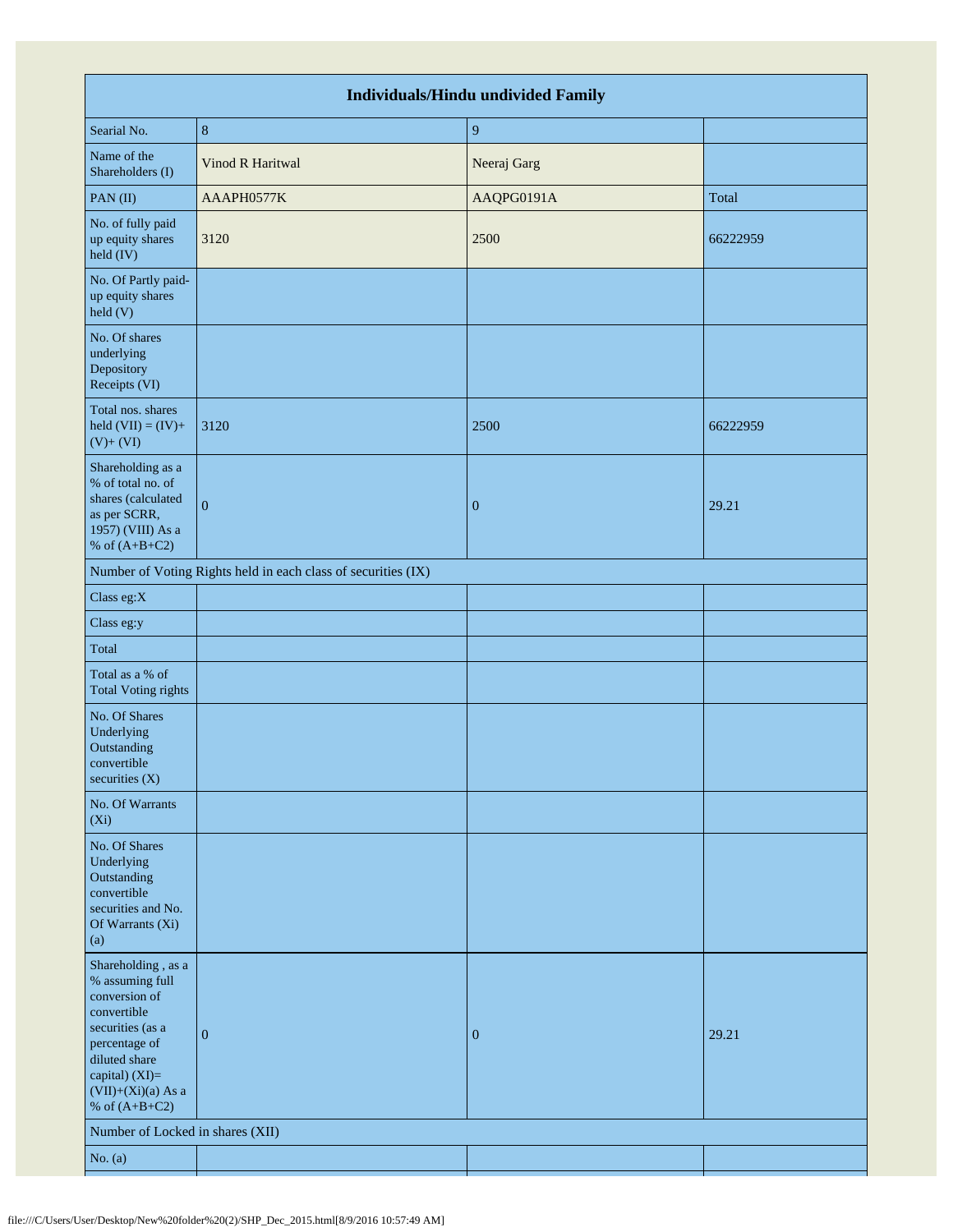| As a % of total<br>Shares held (b)                                 |                                                         |      |          |
|--------------------------------------------------------------------|---------------------------------------------------------|------|----------|
|                                                                    | Number of Shares pledged or otherwise encumbered (XIII) |      |          |
| No. (a)                                                            |                                                         |      |          |
| As a % of total<br>Shares held (b)                                 |                                                         |      |          |
| Number of equity<br>shares held in<br>dematerialized<br>form (XIV) | 3120                                                    | 2500 | 66222959 |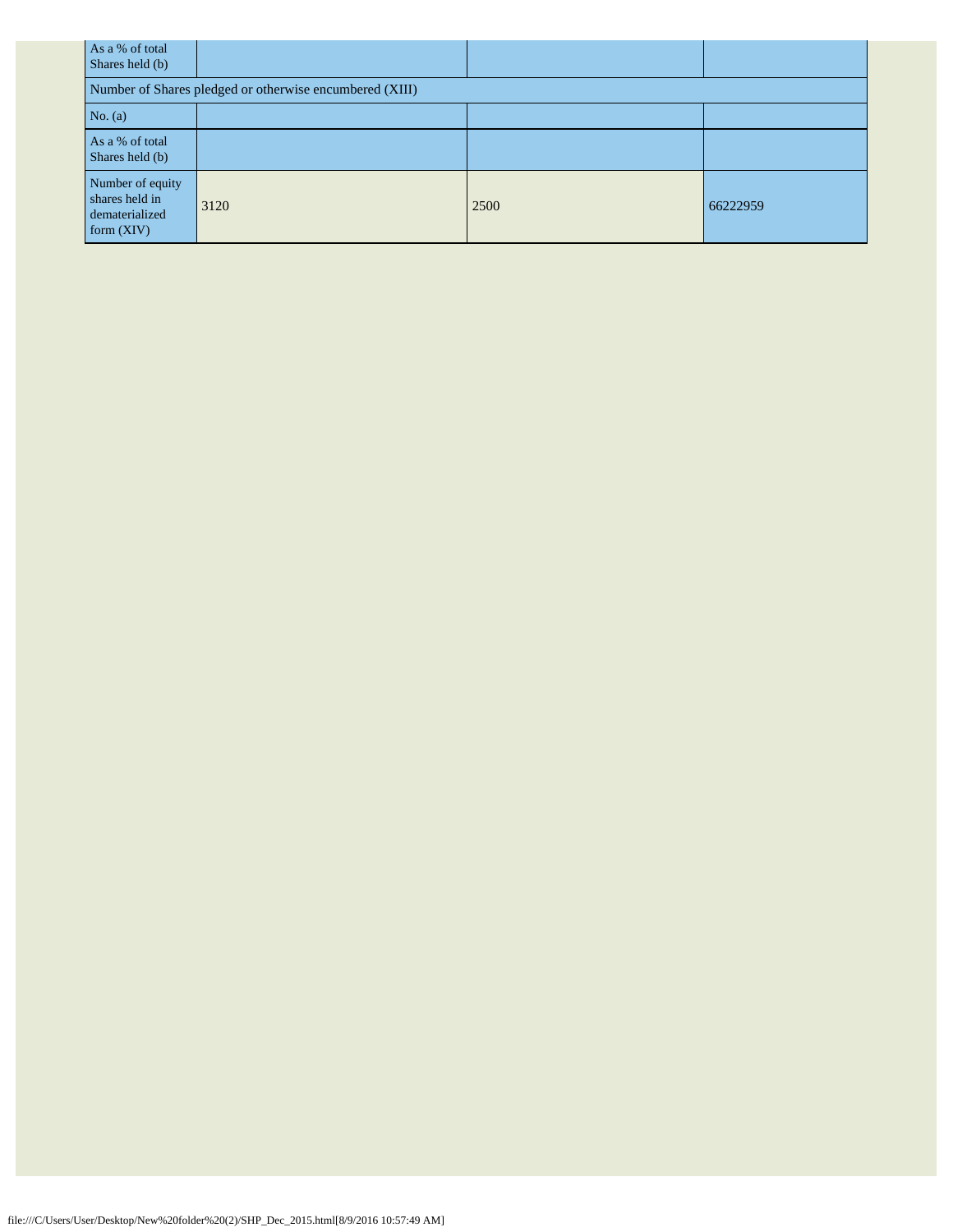| Any Other (specify)                                                                                                  |                      |                      |                                                 |                            |                               |                            |                                       |  |  |  |  |
|----------------------------------------------------------------------------------------------------------------------|----------------------|----------------------|-------------------------------------------------|----------------------------|-------------------------------|----------------------------|---------------------------------------|--|--|--|--|
| Searial No.                                                                                                          | $\mathbf{1}$         | $\boldsymbol{2}$     | $\overline{\mathbf{3}}$                         | $\overline{4}$             | 5                             | 6                          | $\overline{\mathcal{I}}$              |  |  |  |  |
| Category                                                                                                             | Other                | Other                | <b>Bodies</b><br>Corporate                      | <b>Bodies</b><br>Corporate | <b>Bodies</b><br>Corporate    | <b>Bodies</b><br>Corporate | <b>Bodies</b><br>Corporate            |  |  |  |  |
| Name of the<br>Shareholders (I)                                                                                      | Shivani<br>Rajgarhia | Manisha<br>Dujodwala | Poona Bottling<br>Company<br>Private<br>Limited | Ridhi Sidhi Ltd            | Growel<br>Projects<br>Limited | Radhakishan<br>Nandlal Llp | Waluj<br><b>Beverages</b><br>Pvt.Ltd. |  |  |  |  |
| PAN(II)                                                                                                              | AADPR1328M           | AABPD3368F           | AABCP0317K                                      | AAACR3412N                 | AACCG2638M                    | AASFR8892B                 | AAACW2240B                            |  |  |  |  |
| No. of the<br>Shareholders (I)                                                                                       | $\mathbf{1}$         | $\overline{2}$       | 1                                               | $\mathbf{1}$               | $\mathbf{1}$                  | $\mathbf{1}$               | $\mathbf{1}$                          |  |  |  |  |
| No. of fully paid<br>up equity shares<br>held (IV)                                                                   | 695000               | 582500               | 42175000                                        | 32359000                   | 12558000                      | 694370                     | 621430                                |  |  |  |  |
| No. Of Partly paid-<br>up equity shares<br>$\text{held}$ (V)                                                         |                      |                      |                                                 |                            |                               |                            |                                       |  |  |  |  |
| No. Of shares<br>underlying<br>Depository<br>Receipts (VI)                                                           |                      |                      |                                                 |                            |                               |                            |                                       |  |  |  |  |
| Total nos. shares<br>held $(VII) = (IV) +$<br>$(V)$ + $(VI)$                                                         | 695000               | 582500               | 42175000                                        | 32359000                   | 12558000                      | 694370                     | 621430                                |  |  |  |  |
| Shareholding as a<br>% of total no. of<br>shares (calculated<br>as per SCRR,<br>1957) (VIII) As a<br>% of $(A+B+C2)$ | 0.31                 | 0.26                 | 18.6                                            | 14.27                      | 5.54                          | 0.31                       | 0.27                                  |  |  |  |  |
| Number of Voting Rights held in each class of securities (IX)                                                        |                      |                      |                                                 |                            |                               |                            |                                       |  |  |  |  |
| Class eg: X                                                                                                          |                      |                      |                                                 |                            |                               |                            |                                       |  |  |  |  |
| Class eg:y                                                                                                           |                      |                      |                                                 |                            |                               |                            |                                       |  |  |  |  |
| Total                                                                                                                |                      |                      |                                                 |                            |                               |                            |                                       |  |  |  |  |
| Total as a % of<br><b>Total Voting rights</b>                                                                        |                      |                      |                                                 |                            |                               |                            |                                       |  |  |  |  |
| No. Of Shares<br>Underlying<br>Outstanding<br>convertible<br>securities (X)                                          |                      |                      |                                                 |                            |                               |                            |                                       |  |  |  |  |
| No. Of Warrants<br>$(X_i)$                                                                                           |                      |                      |                                                 |                            |                               |                            |                                       |  |  |  |  |
| No. Of Shares<br>Underlying<br>Outstanding<br>convertible<br>securities and No.<br>Of Warrants (Xi)<br>(a)           |                      |                      |                                                 |                            |                               |                            |                                       |  |  |  |  |
| Shareholding, as a<br>% assuming full<br>conversion of<br>convertible<br>securities (as a<br>percentage of           | 0.31                 | 0.26                 | 18.6                                            | 14.27                      | 5.54                          | 0.31                       | 0.27                                  |  |  |  |  |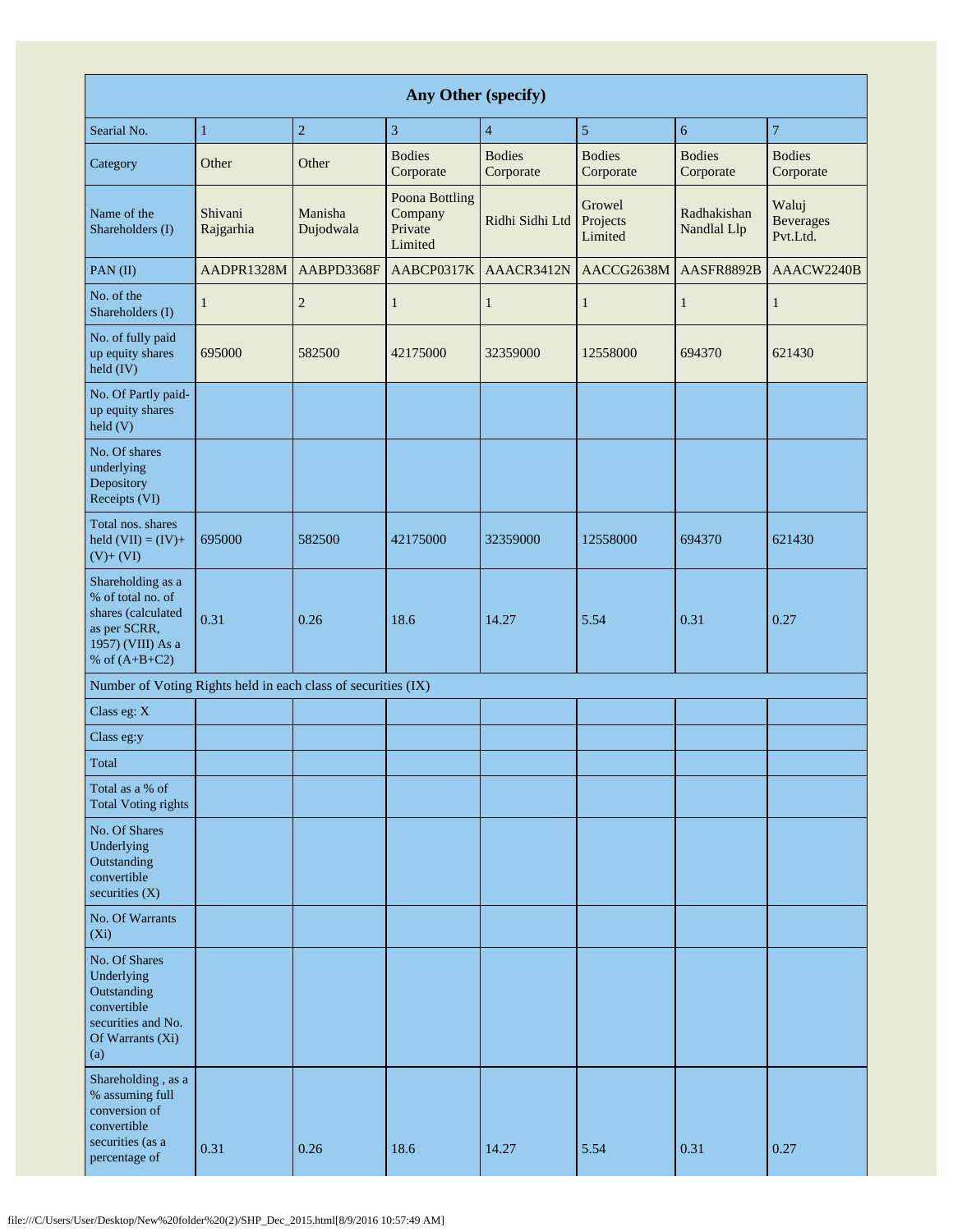| diluted share<br>capital) $(XI)=$<br>$(VII)+(X)$ As a %<br>of $(A+B+C2)$ |  |  |  |  |
|--------------------------------------------------------------------------|--|--|--|--|
| Number of Locked in shares (XII)                                         |  |  |  |  |
| No. $(a)$                                                                |  |  |  |  |
| As a % of total<br>Shares held (b)                                       |  |  |  |  |
| Number of Shares pledged or otherwise encumbered (XIII)                  |  |  |  |  |
| No. $(a)$                                                                |  |  |  |  |
| As a % of total<br>Shares held (b)                                       |  |  |  |  |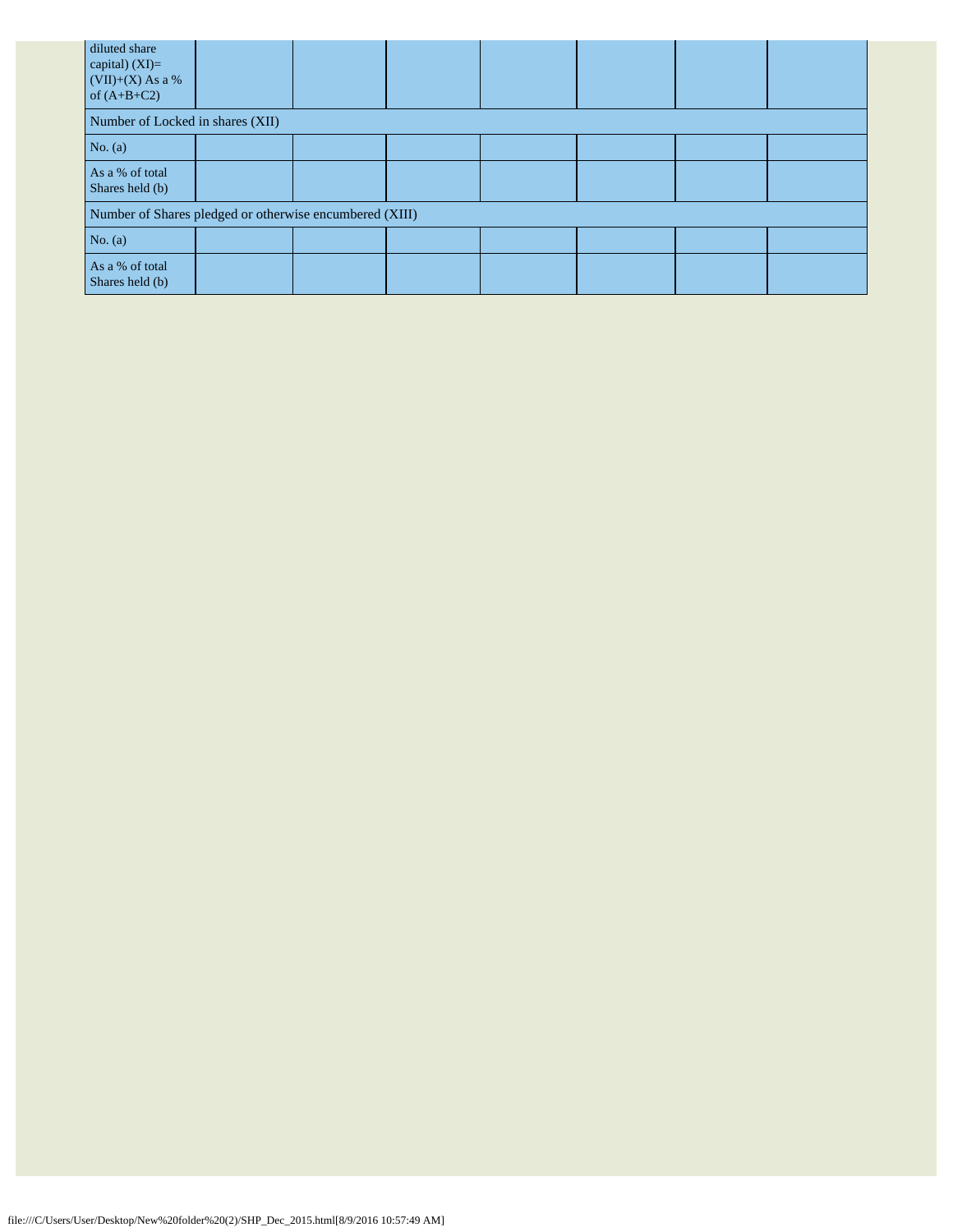| Any Other (specify)                                                                                                                                                 |                                                               |          |  |  |
|---------------------------------------------------------------------------------------------------------------------------------------------------------------------|---------------------------------------------------------------|----------|--|--|
| Searial No.                                                                                                                                                         | 8                                                             |          |  |  |
| Category                                                                                                                                                            | <b>Bodies Corporate</b>                                       |          |  |  |
| Name of the<br>Shareholders (I)                                                                                                                                     | <b>Bubna More And Company Llp</b>                             |          |  |  |
| PAN(II)                                                                                                                                                             | AAPFB4397Q                                                    | Total    |  |  |
| No. of the<br>Shareholders (I)                                                                                                                                      | 1                                                             | 9        |  |  |
| No. of fully paid<br>up equity shares<br>held (IV)                                                                                                                  | 101250                                                        | 89786550 |  |  |
| No. Of Partly paid-<br>up equity shares<br>held (V)                                                                                                                 |                                                               |          |  |  |
| No. Of shares<br>underlying<br>Depository<br>Receipts (VI)                                                                                                          |                                                               |          |  |  |
| Total nos. shares<br>held $(VII) = (IV) +$<br>$(V) + (VI)$                                                                                                          | 101250                                                        | 89786550 |  |  |
| Shareholding as a<br>% of total no. of<br>shares (calculated<br>as per SCRR,<br>1957) (VIII) As a<br>% of $(A+B+C2)$                                                | 0.04                                                          | 39.6     |  |  |
|                                                                                                                                                                     | Number of Voting Rights held in each class of securities (IX) |          |  |  |
| Class eg: X                                                                                                                                                         |                                                               |          |  |  |
| Class eg:y                                                                                                                                                          |                                                               |          |  |  |
| Total                                                                                                                                                               |                                                               |          |  |  |
| Total as a % of<br><b>Total Voting rights</b>                                                                                                                       |                                                               |          |  |  |
| No. Of Shares<br>Underlying<br>Outstanding<br>convertible<br>securities (X)                                                                                         |                                                               |          |  |  |
| No. Of Warrants<br>$(X_i)$                                                                                                                                          |                                                               |          |  |  |
| No. Of Shares<br>Underlying<br>Outstanding<br>convertible<br>securities and No.<br>Of Warrants (Xi)<br>(a)                                                          |                                                               |          |  |  |
| Shareholding, as a<br>% assuming full<br>conversion of<br>convertible<br>securities (as a<br>percentage of<br>diluted share<br>capital) (XI)=<br>$(VII)+(X)$ As a % | 0.04                                                          | 39.6     |  |  |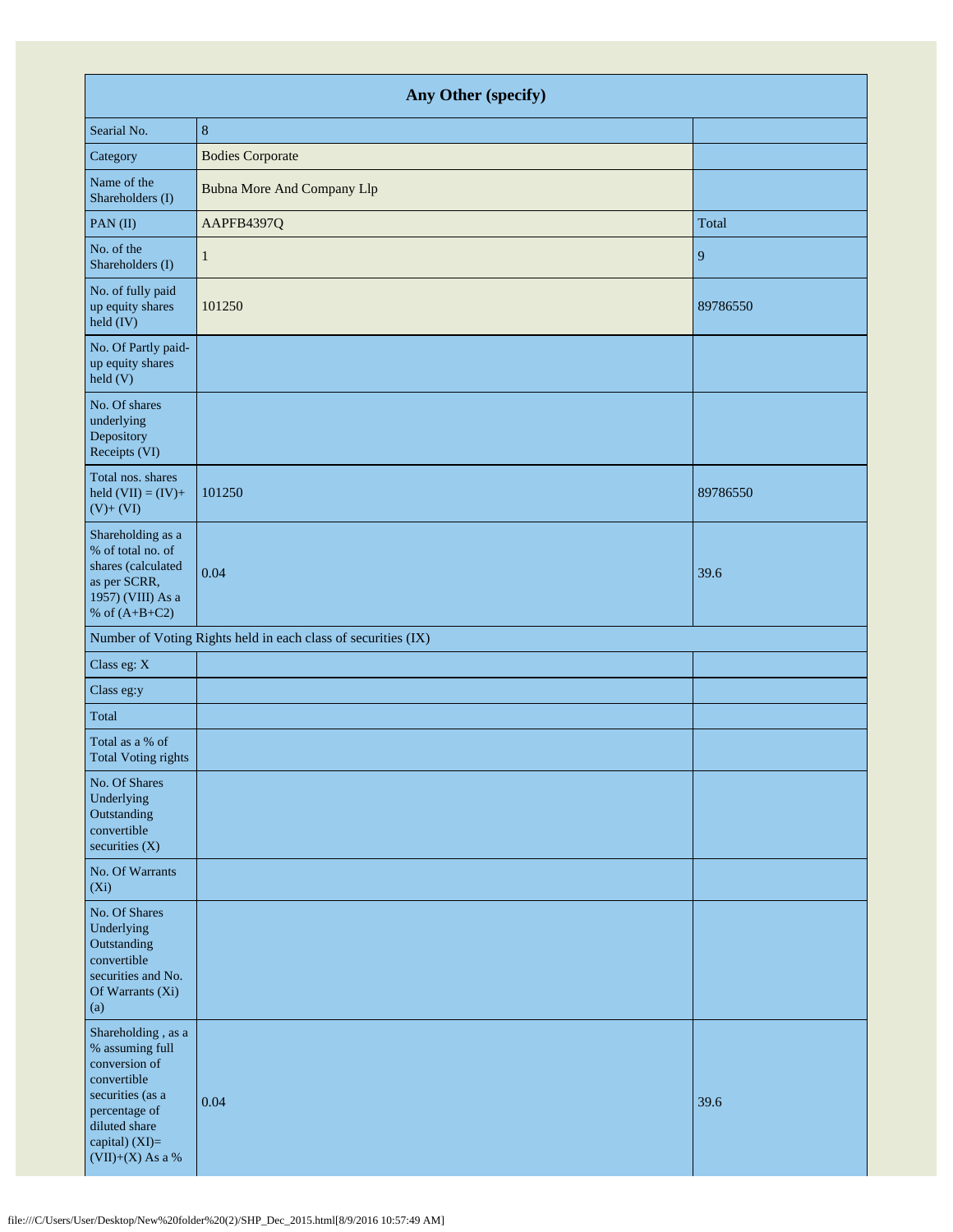| of $(A+B+C2)$                                           |  |  |  |  |  |
|---------------------------------------------------------|--|--|--|--|--|
| Number of Locked in shares (XII)                        |  |  |  |  |  |
| No. $(a)$                                               |  |  |  |  |  |
| As a % of total<br>Shares held (b)                      |  |  |  |  |  |
| Number of Shares pledged or otherwise encumbered (XIII) |  |  |  |  |  |
| No. (a)                                                 |  |  |  |  |  |
| As a % of total<br>Shares held (b)                      |  |  |  |  |  |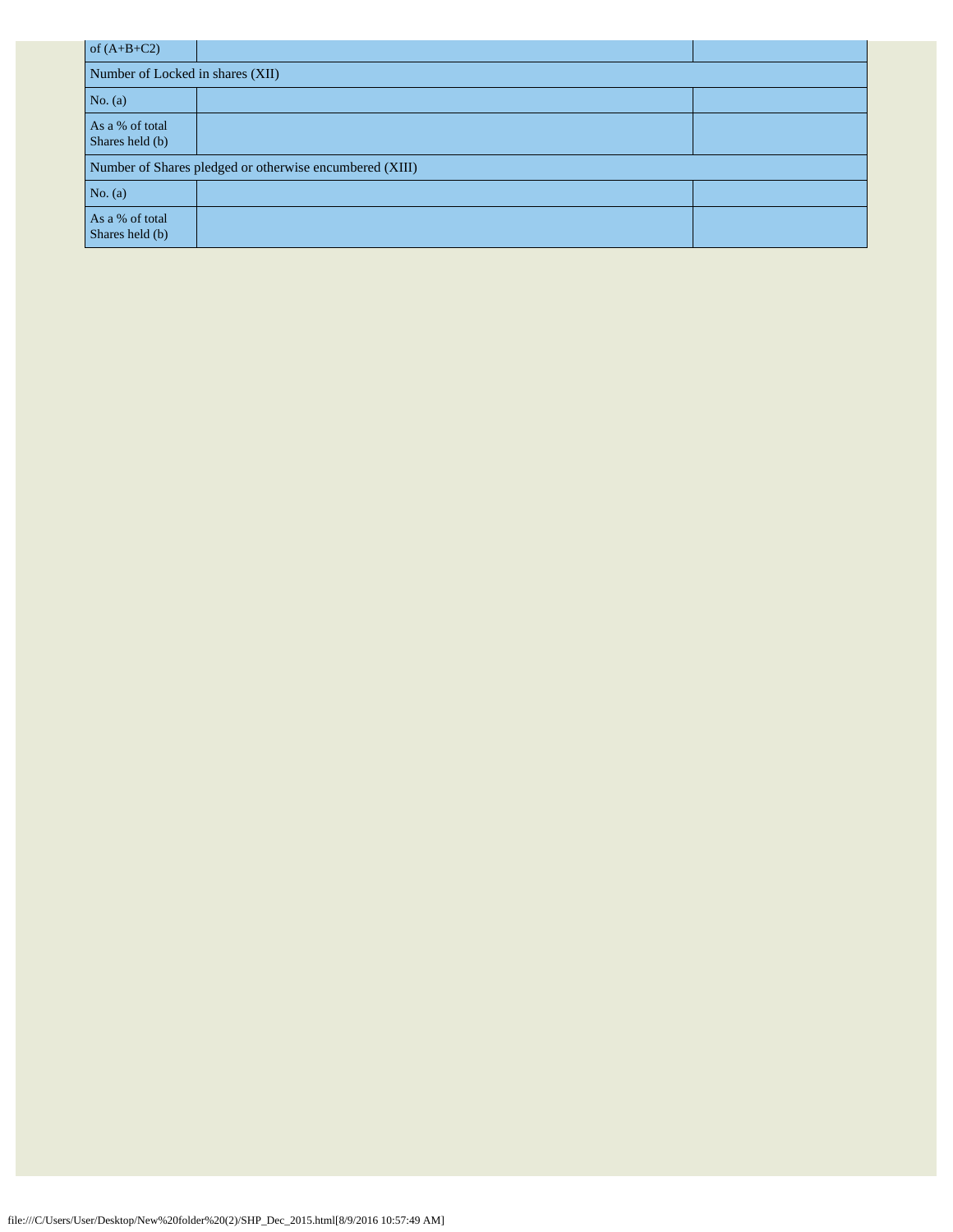| Any Other (specify)                                                                                                  |                |                              |                                        |                                        |                                 |                                 |                            |
|----------------------------------------------------------------------------------------------------------------------|----------------|------------------------------|----------------------------------------|----------------------------------------|---------------------------------|---------------------------------|----------------------------|
| Searial No.                                                                                                          | $\mathbf{1}$   | $\sqrt{2}$                   | 3                                      | $\overline{4}$                         | 5                               | $\sqrt{6}$                      | $\overline{7}$             |
| Category                                                                                                             | <b>Trusts</b>  | <b>HUF</b>                   | <b>Overseas</b><br>corporate<br>bodies | <b>NRI</b>                             | <b>NRI</b>                      | Other                           | <b>Bodies</b><br>Corporate |
| Name of the<br>Shareholders (I)                                                                                      | <b>Trusts</b>  | Hindu<br>Undivided<br>Family | Foreign<br>Company                     | Non Resident<br>Indians (Non<br>Repat) | Non Resident<br>Indians (Repat) | Independent<br><b>Directors</b> | <b>Bodies</b><br>Corporate |
| PAN(II)                                                                                                              | ZZZZZ9999Z     | ZZZZZ9999Z                   | ZZZZZ9999Z                             | ZZZZZ9999Z                             | ZZZZZ9999Z                      | ZZZZZ9999Z                      | ZZZZZ9999Z                 |
| No. of the<br>Shareholders (I)                                                                                       | 1              | 474                          | $\mathbf{1}$                           | 66                                     | 156                             | $\overline{c}$                  | 263                        |
| No. of fully paid<br>up equity shares<br>held (IV)                                                                   | 10000          | 2427744                      | 481250                                 | 487320                                 | 781179                          | 5420                            | 10526413                   |
| No. Of Partly paid-<br>up equity shares<br>held(V)                                                                   |                |                              |                                        |                                        |                                 |                                 |                            |
| No. Of shares<br>underlying<br>Depository<br>Receipts (VI)                                                           |                |                              |                                        |                                        |                                 |                                 |                            |
| Total nos. shares<br>held $(VII) = (IV) +$<br>$(V)$ + $(VI)$                                                         | 10000          | 2427744                      | 481250                                 | 487320                                 | 781179                          | 5420                            | 10526413                   |
| Shareholding as a<br>% of total no. of<br>shares (calculated<br>as per SCRR,<br>1957) (VIII) As a<br>% of $(A+B+C2)$ | $\overline{0}$ | 1.07                         | 0.21                                   | 0.21                                   | 0.34                            | $\mathbf{0}$                    | 4.64                       |
| Number of Voting Rights held in each class of securities (IX)                                                        |                |                              |                                        |                                        |                                 |                                 |                            |
| Class eg: X                                                                                                          |                |                              |                                        |                                        |                                 |                                 |                            |
| Class eg:y                                                                                                           |                |                              |                                        |                                        |                                 |                                 |                            |
| Total                                                                                                                |                |                              |                                        |                                        |                                 |                                 |                            |
| Total as a % of<br><b>Total Voting rights</b>                                                                        |                |                              |                                        |                                        |                                 |                                 |                            |
| No. Of Shares<br>Underlying<br>Outstanding<br>convertible<br>securities $(X)$                                        |                |                              |                                        |                                        |                                 |                                 |                            |
| No. Of Warrants<br>$(X_i)$                                                                                           |                |                              |                                        |                                        |                                 |                                 |                            |
| No. Of Shares<br>Underlying<br>Outstanding<br>convertible<br>securities and No.<br>Of Warrants (Xi)<br>(a)           |                |                              |                                        |                                        |                                 |                                 |                            |
| Shareholding, as a<br>% assuming full<br>conversion of<br>convertible<br>securities (as a<br>percentage of           | $\mathbf{0}$   | 1.07                         | 0.21                                   | 0.21                                   | 0.34                            | $\boldsymbol{0}$                | 4.64                       |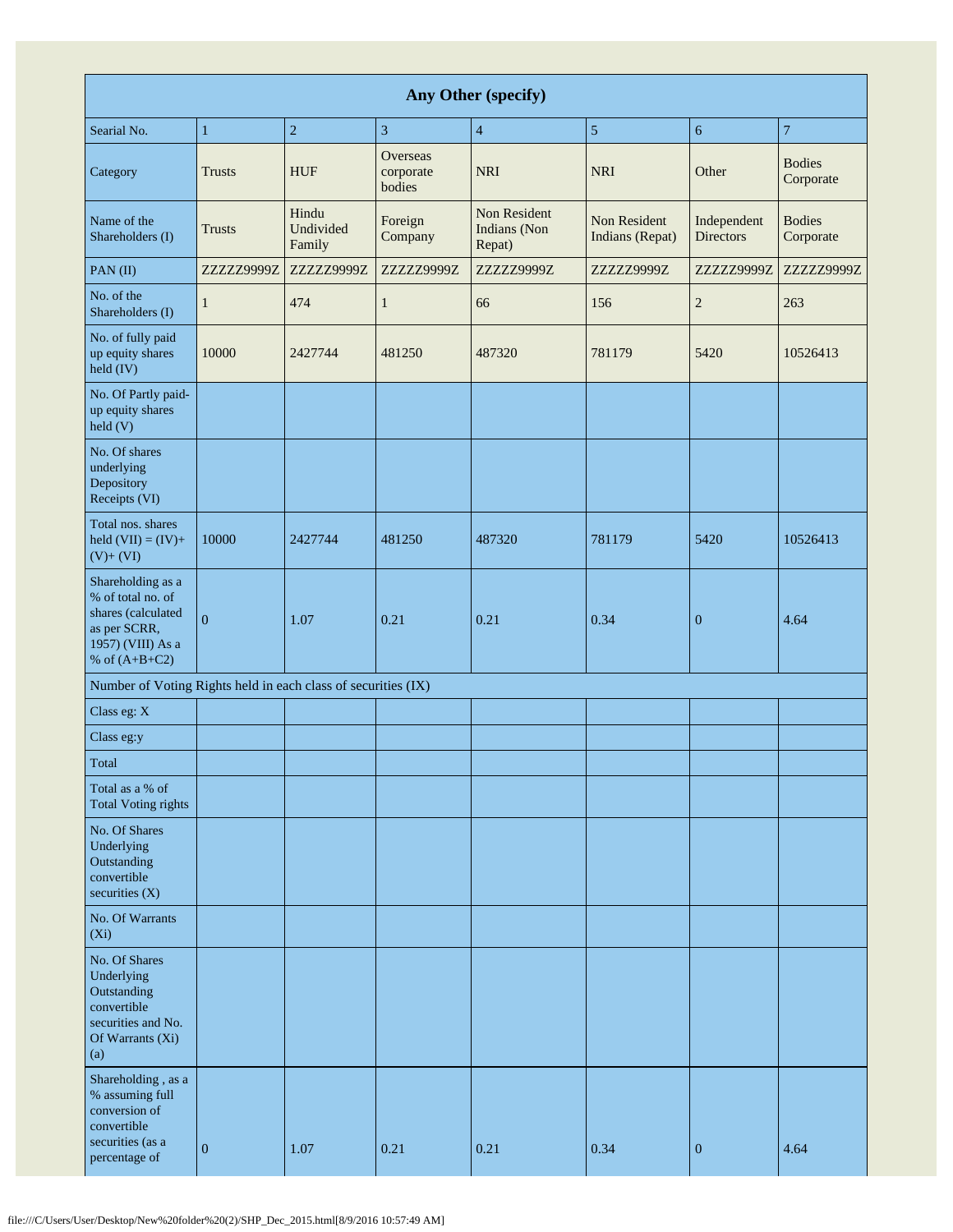| diluted share<br>capital) $(XI)=$<br>$(VII)+(X)$ As a %<br>of $(A+B+C2)$ |       |         |                |        |        |      |          |
|--------------------------------------------------------------------------|-------|---------|----------------|--------|--------|------|----------|
| Number of Locked in shares (XII)                                         |       |         |                |        |        |      |          |
| No. (a)                                                                  |       |         |                |        |        |      |          |
| As a % of total<br>Shares held (b)                                       |       |         |                |        |        |      |          |
| Number of equity<br>shares held in<br>dematerialized<br>form $(XIV)$     | 10000 | 2427744 | $\overline{0}$ | 487320 | 680929 | 5420 | 10485923 |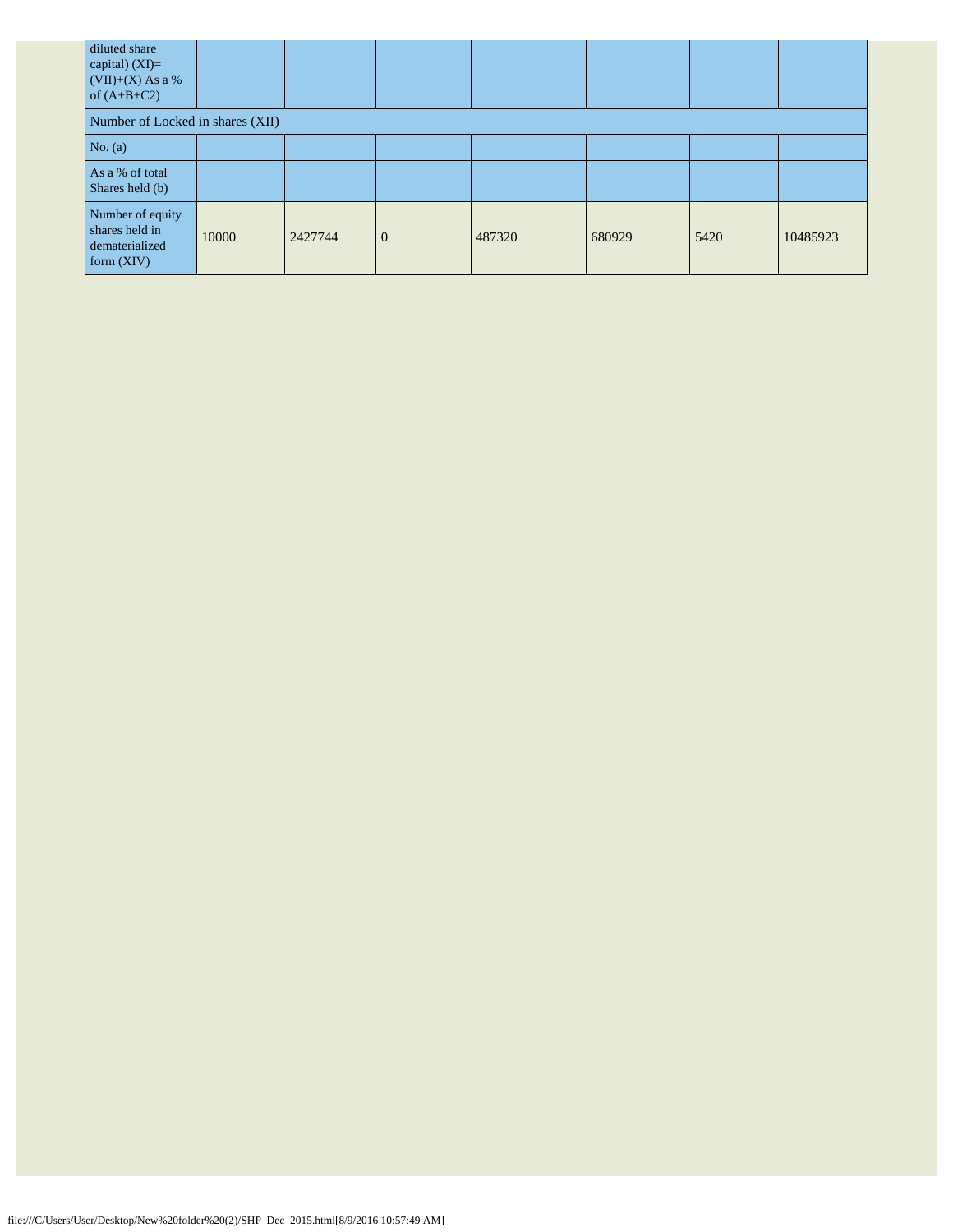| Any Other (specify)                                                                                                                                                 |                                                               |          |  |  |  |
|---------------------------------------------------------------------------------------------------------------------------------------------------------------------|---------------------------------------------------------------|----------|--|--|--|
| Searial No.                                                                                                                                                         | $\,8\,$                                                       |          |  |  |  |
| Category                                                                                                                                                            | <b>Clearing Members</b>                                       |          |  |  |  |
| Name of the<br>Shareholders (I)                                                                                                                                     | <b>Clearing Members</b>                                       |          |  |  |  |
| PAN(II)                                                                                                                                                             | ZZZZZ9999Z                                                    | Total    |  |  |  |
| No. of the<br>Shareholders (I)                                                                                                                                      | 161                                                           | 1124     |  |  |  |
| No. of fully paid<br>up equity shares<br>$\text{held (IV)}$                                                                                                         | 1258486                                                       | 15977812 |  |  |  |
| No. Of Partly paid-<br>up equity shares<br>held(V)                                                                                                                  |                                                               |          |  |  |  |
| No. Of shares<br>underlying<br>Depository<br>Receipts (VI)                                                                                                          |                                                               |          |  |  |  |
| Total nos. shares<br>held $(VII) = (IV) +$<br>$(V)+(VI)$                                                                                                            | 1258486                                                       | 15977812 |  |  |  |
| Shareholding as a<br>% of total no. of<br>shares (calculated<br>as per SCRR,<br>1957) (VIII) As a<br>% of $(A+B+C2)$                                                | 0.56                                                          | 7.05     |  |  |  |
|                                                                                                                                                                     | Number of Voting Rights held in each class of securities (IX) |          |  |  |  |
| Class eg: X                                                                                                                                                         |                                                               |          |  |  |  |
| Class eg:y                                                                                                                                                          |                                                               |          |  |  |  |
| Total                                                                                                                                                               |                                                               |          |  |  |  |
| Total as a % of<br><b>Total Voting rights</b>                                                                                                                       |                                                               |          |  |  |  |
| No. Of Shares<br>Underlying<br>Outstanding<br>convertible<br>securities $(X)$                                                                                       |                                                               |          |  |  |  |
| No. Of Warrants<br>$(X_i)$                                                                                                                                          |                                                               |          |  |  |  |
| No. Of Shares<br>Underlying<br>Outstanding<br>convertible<br>securities and No.<br>Of Warrants (Xi)<br>(a)                                                          |                                                               |          |  |  |  |
| Shareholding, as a<br>% assuming full<br>conversion of<br>convertible<br>securities (as a<br>percentage of<br>diluted share<br>capital) (XI)=<br>$(VII)+(X)$ As a % | 0.56                                                          | 7.05     |  |  |  |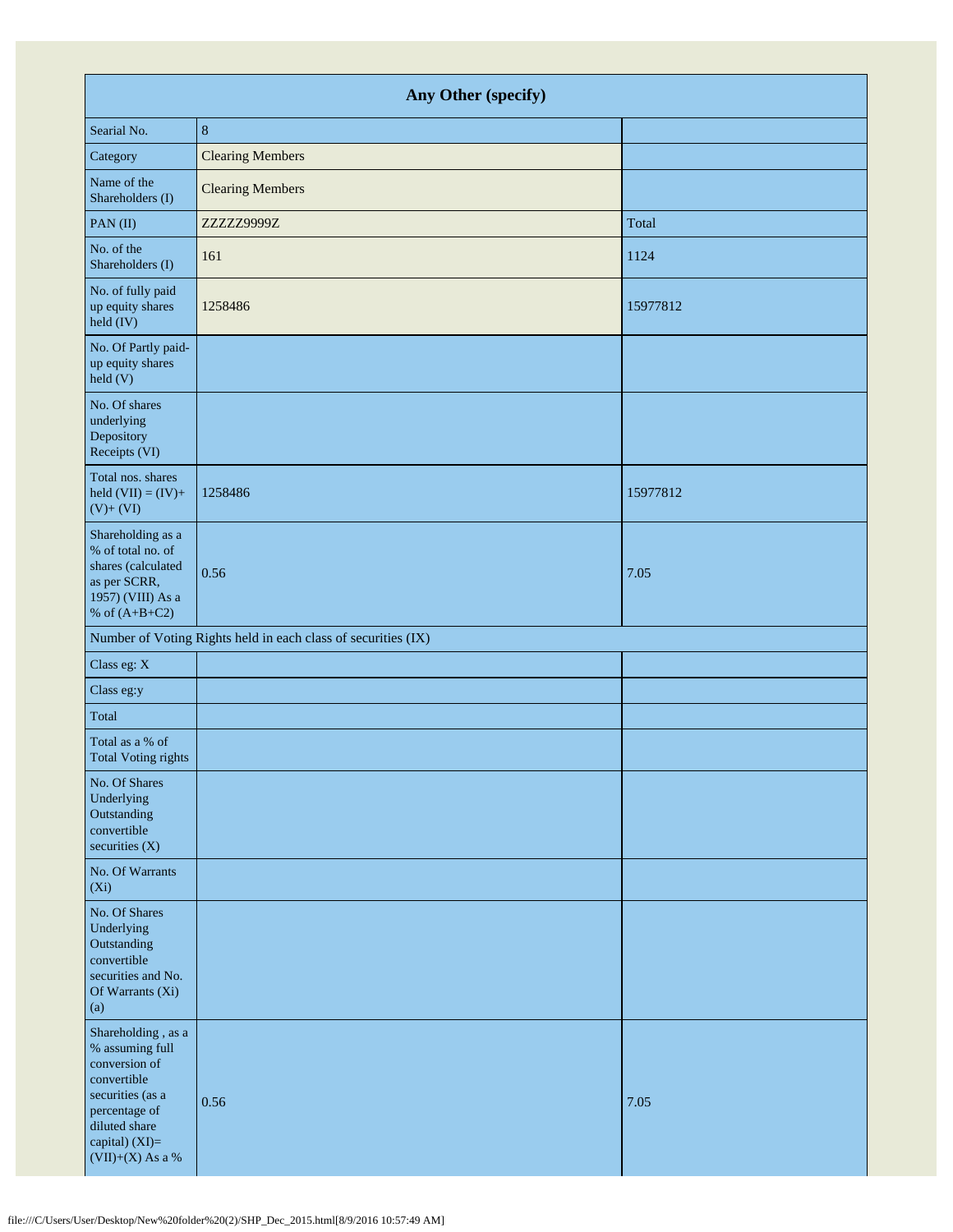| of $(A+B+C2)$                                                        |         |          |
|----------------------------------------------------------------------|---------|----------|
| Number of Locked in shares (XII)                                     |         |          |
| No. $(a)$                                                            |         |          |
| As a % of total<br>Shares held (b)                                   |         |          |
| Number of equity<br>shares held in<br>dematerialized<br>form $(XIV)$ | 1258486 | 15355822 |